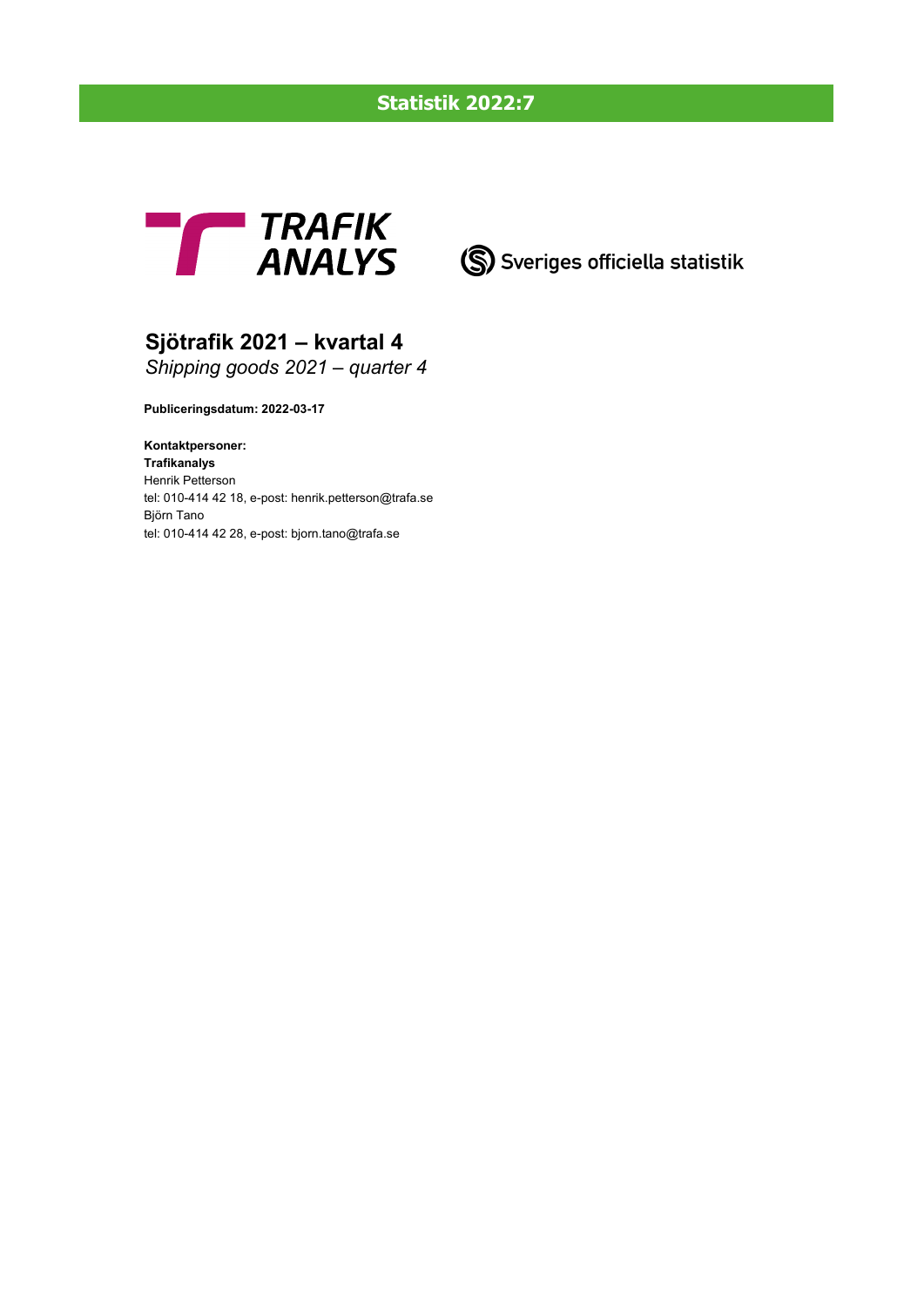# **Innehållsförteckning / Contents**

|                          | Sammanfattningstabell, fjärde kvartalet 2021, föregående kvartal och fjärde kvartalet 2020<br>Summary table, fourth quarter 2021, previous quarter and fourth quarter 2020                                                                                                                                                |
|--------------------------|---------------------------------------------------------------------------------------------------------------------------------------------------------------------------------------------------------------------------------------------------------------------------------------------------------------------------|
| Anlöp, tabell 1.1.       | Antal fartygsanlöp i svenska hamnar, ankommande fartyg i inrikes och utrikes trafik, de senaste fem<br>kvartalen.<br>Vessels entered in Swedish ports, international and domestic traffic, the five latest quarters.                                                                                                      |
| Anlöp, tabell 1.2.       | Antal fartygsanlöp i svenska hamnar, avgående fartyg i inrikes och utrikes trafik, de senaste fem<br>kvartalen.<br>Vessels cleared in Swedish ports, international and domestic traffic, the latest five quarters.                                                                                                        |
| Passagerare, tabell 2.   | Ankommande och avresande passagerare i svenska hamnar i inrikes och utrikes trafik, 1 000-tal. De fem<br>senaste kvartalen.<br>Embarking and disembarking seaborne passengers in Swedish ports in domestic and international traffic,<br>1,000s. The five latest quarters.                                                |
| Passagerare, tabell 3.1. | Fartyg med passagerare i utrikes sjöfart, ankomna till Sverige, de senaste fem kvartalen.<br>Ships with passengers, entering from foreign ports to Sweden, the latest five quarters.                                                                                                                                      |
| Passagerare, tabell 3.2. | Fartyg med passagerare i utrikes sjöfart, avgångna från Sverige, de senaste fem kvartalen.<br>Ships with passengers, cleared to foreign ports from Sweden, the latest five quarters.                                                                                                                                      |
| Gods, tabell 4.          | Hanterad godsmängd i svenska hamnar, utrikes och inrikes trafik, fördelad efter lasttyper, de senaste fem<br>kvartalen. Kvantitet i 1 000-tals ton.<br>Share of types of cargo handled in Swedish ports, international and domestic traffic, the five latest<br>quarters. Quantity in 1,000 tonnes.                       |
| Gods, tabell 5.1.        | Utrikes gods lossat i svenska hamnar, fördelat efter varugrupper enligt NST 2007, de senaste fem<br>kvartalen. Kvantitet i 1 000-tal ton.<br>Goods unloaded in Swedish ports by ships in international traffic, divided in commodity groups according<br>to NST 2007, the latest five quarters. Quantity in 1,000 tonnes. |
| Gods, tabell 5.2.        | Utrikes gods lastat i svenska hamnar, fördelat efter varugrupper enligt NST 2007, de senaste fem<br>kvartalen. Kvantitet i 1 000-tal ton.<br>Goods loaded in Swedish ports by ships in international traffic, divided in commodity groups according to<br>NST 2007, the latest five quarters. Quantity in 1,000 tonnes.   |
| Gods, tabell 6.          | Inrikes gods lossat i svenska hamnar, fördelat efter varugrupper enligt NST 2007, de senaste fem<br>kvartalen. Kvantitet i 1 000-tal ton.<br>Goods unloaded in Swedish ports by ships in domestic traffic, divided in commodity groups according to<br>NST 2007, the latest five quarters. Quantity in 1,000 tonnes.      |
| Gods, tabell 7.          | Containrar lossade och lastade i svenska hamnar, med last och utan last, de senaste fem kvartalen.<br>Number of unloaded and loaded containers in Swedish ports with cargo and without cargo, the previous<br>five quarters.                                                                                              |
|                          | Definitioner/Definitions<br>Varugrupper enligt NST 2007<br>Commodity groups in NST 2007<br><b>Klassificering av lasttyp</b>                                                                                                                                                                                               |
|                          | Type of cargo classification                                                                                                                                                                                                                                                                                              |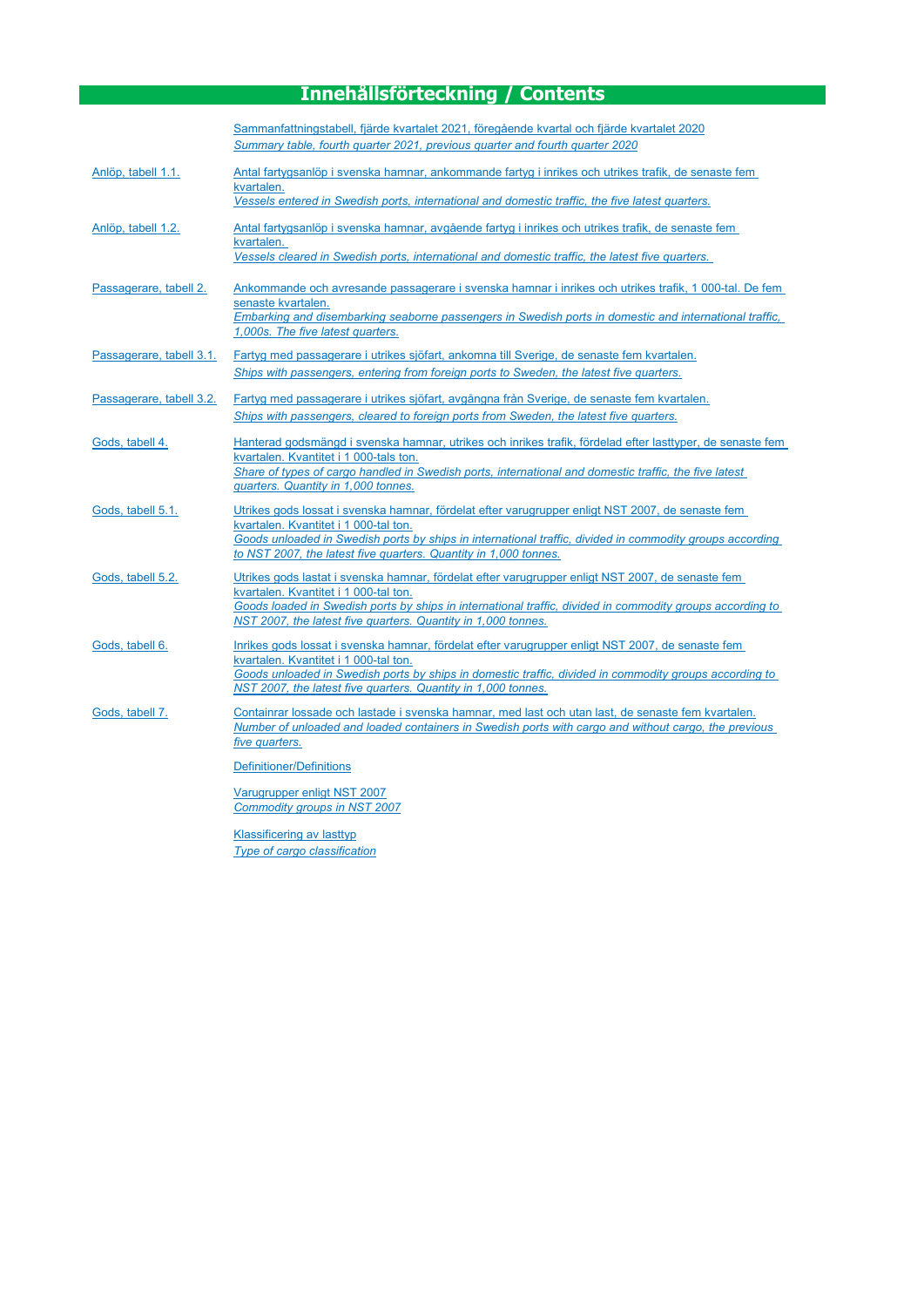# **Ändamål och innehåll**

Statistiken syftar till att beskriva fartygstrafiken till och från svenska hamnar samt fartygens transporter av gods och passagerare. Både utrikes och inrikes transporter ingår i statistiken. Statistiken omfattar havsgående fartyg med en bruttodräktighet om minst 20 som anlöper svenska hamnar för att lossa/lasta gods eller för att lämna/hämta passagerare. Skärgårdstrafikens anlöp ingår inte i populationen.Godstransporterna på inre

# **Statistikens framställning**

Statistiken *Sjötrafik* baseras på en totalundersökning med uppgifter om fartygsanlöp från cirka 100 aktiva hamnar. Insamlingen av uppgifter till sjötrafikstatistiken sker på två olika sätt. Det vanligaste är att hamnarna registrerar uppgifterna via ett webbformulär. Ett större antal uppgifter kommer även in via uttag ur

# **Statistikens kvalitet**

Samtliga aktiva hamnar besvarar enkäten. Hamnarna använder i många fall själva statistiken och det indikerar på korrekta lämnade uppgifter. En väsentlig kvalitetsbrist i Sjötrafik är att hamnarna ibland saknar information om vilken varugrupp lasten tillhör. I Sjötrafik klassificeras runt 30 procent av godsmängden som "oidentifierbart gods". Det gäller framför allt gods som transporteras på lastbilar eller i containrar som i sin tur fraktas på fartygen. Den redovisade godsmängden för "oidentiferbart gods" finns dock uppdelat på typ av last i form av lastfordon,containrar samt järnvägsvagnar. Det saknas också i viss utsträckning exakta uppgifter om lastens destination/ursprung som kan skilja sig från fartygets nästa/föregående hamn. Uppgiftslämnarna har då svårigheter att ange korrekt hamn eller land-/kustområde. *Se även definitioner sist i detta tabellverk.* 

# **The Statistics in brief**

## **Purpose and content**

The statistics describe vessel traffic to and from Swedish ports, as well as the water transport of goods and passengers. The statistics cover both foreign and domestic transport. The statistics cover ocean-going vessels with a gross tonnage of at least 20 tonnes that make calls at Swedish ports to unload/load goods or to drop off/pick up passengers. Calls made in connection with Swedish archipelago traffic are not included in the population. Goods shipments on inland waterways in Sweden are included, and are reported in separate tables in the annual statistics.

## **Generating the statistics**

*The maritime transport statistics* are based on a total survey that gathers information about vessel calls from roughly 100 active ports. Data for the maritime traffic statistics are gathered in two ways, the most common of which is for the ports to enter their data via an online form. An important share of the data is also obtained via extracts from business systems, extracts that the ports upload into a file.

# **Statistical quality**

All active ports submit data through questionnaires. In many cases the ports use the statistics themselves, which is an indication that they have provided accurate data. One significant quality defect in terms of maritime transport is that the ports sometimes lack information about the goods groups to which cargos belong. Roughly 30% of the amount of goods are classified as "unidentified goods" in the maritime transport statistics. This pertains mainly to goods transported by lorries or in containers which are in turn carried on the vessels. The reported volume of "unidentified goods" is, however, broken down by cargo type with respect to lorries, containers and railway wagons. Precise information is also somewhat lacking regarding cargo destination/origin, which may differ from the vessel's next/previous port of call. The respondents then have difficulty specifying the correct port or land/coastal area (see also the definitions at the end of these tables).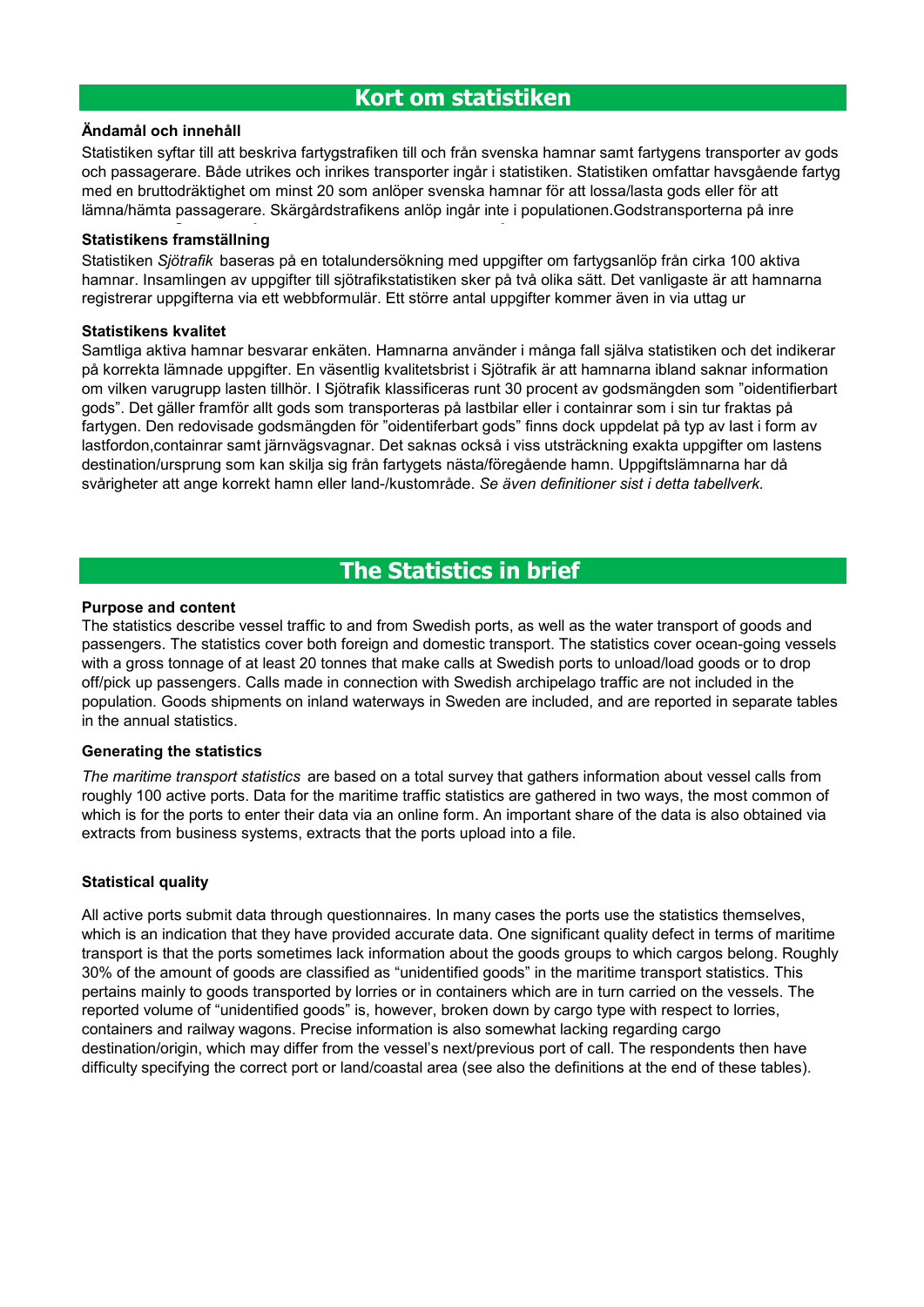# **Teckenförklaring/Legends**

## **Teckenförklaring Legends**

- .. uppgift inte tillgänglig eller alltför osäker data not available
- uppgift kan inte förekomma not applicable
- noll (inget finns att redovisa) zero
- 0 mindre än hälften av enheten, men större än noll less than half of unit used, but more than zero
- k korrigerad uppgift corrected figure
- reviderad uppgift **revised figure** revised figure
- U undertryckt uppgift, på grund av röjanderisk suppressed figure, due to risk for disclosure
- <u>xxx</u> betydande skillnad i jämförbarheten i en tidsserie markeras significant difference in the comparability of time series are med en horisontell eller vertikal linje marked with a horizontal or vertical line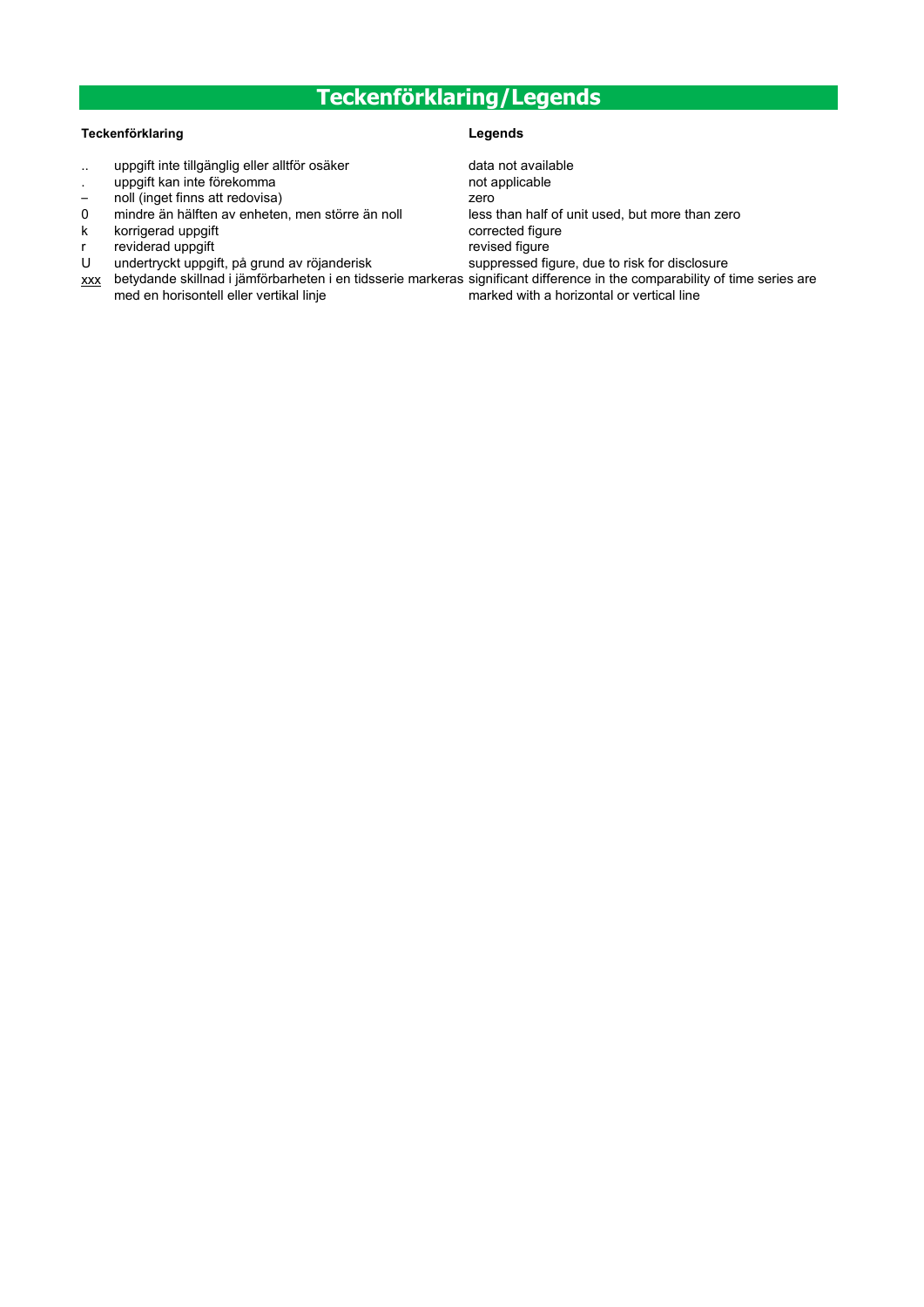|                                                                                                            | Oktober-december         | Juli-september      | Oktober-december |
|------------------------------------------------------------------------------------------------------------|--------------------------|---------------------|------------------|
|                                                                                                            | October-December         | July-September      | October-December |
|                                                                                                            | 2020                     | 2021                | 2021             |
| Fartygstrafik - Vessels entered                                                                            |                          |                     |                  |
| antal ankomna fartyg - number of vessels entered                                                           | 16 4 25                  | 19 260              | 17581            |
| bruttodräktighet i 1 000 - gross tonnage in 1,000                                                          | 260 308                  | 311 027             | 271 460          |
| därav antal ankomna fartyg i utrikes trafik - of which vessels in international traffic                    | 14 127                   | 16 099 <sup>r</sup> | 15438            |
| därav bruttodräktighet i 1 000 i utrikes trafik - of which gross tonnage in 1,000 in international traffic | 232 332                  | 259 392             | 243 565          |
| Utrikes varutrafik, 1 000 ton - International traffic, 1,000 tonnes                                        |                          |                     |                  |
| Lossade varor - Unloaded goods                                                                             | 18825                    | 19 386              | 19 4 26          |
| varav på lastbilar, släp, påhängsvagnar - of which on                                                      |                          |                     |                  |
| road goods vehicles, trailers and semi-trailers                                                            | 5492                     | 5435                | 5692             |
| containrar - containers                                                                                    | 1 1 5 3                  | 1 3 9 1             | 1 3 4 0          |
| järnvägsvagnar - rail wagons                                                                               | 71                       | 79                  | 71               |
| Lastade varor - Loaded goods                                                                               | 17 017                   | 16707               | 16974            |
| varav på lastbilar, släp, påhängsvagnar - of which on                                                      |                          |                     |                  |
| road goods vehicles, trailers and semi-trailers                                                            | 5 1 4 9                  | 4 9 9 6             | 5 2 9 0          |
| containrar – containers                                                                                    | 1932                     | 1916                | 1991             |
| järnvägsvagnar - rail wagons                                                                               | 136                      | 160                 | 131              |
| Total utrikes godshantering - Total handling of foreign goods                                              | 35 842                   | 36 093              | 36 400           |
| Inrikes varutrafik, 1 000 ton - Domestic traffic, 1,000 tonnes                                             |                          |                     |                  |
| Lossade varor - Unloaded goods                                                                             | 3 1 2 1                  | 3 704               | 2990             |
| varav på lastbilar, släp, påhängsvagnar - of which on                                                      |                          |                     |                  |
| road goods vehicles, trailers and semi-trailers                                                            | 207                      | 197                 | 172              |
| containrar - containers                                                                                    | 159                      | 112                 | 97               |
| Lastade varor <sup>1</sup> - Loaded goods <sup>1</sup>                                                     | 2935                     | 2991                | 2833             |
| varav på lastbilar, släp, påhängsvagnar - of which on                                                      |                          |                     |                  |
| road goods vehicles, trailers and semi-trailers                                                            | 196                      | 196                 | 190              |
| containrar - containers                                                                                    | 191                      | 137                 | 135              |
| Total inrikes godshantering - Total handling of domestic goods                                             | 6 0 5 7                  | 6 694               | 5824             |
| Total godshantering - Total handling of goods                                                              | 41899                    | 42 787              | 42 223           |
|                                                                                                            |                          |                     |                  |
| Utrikes passagerartrafik, 1 000-tal <sup>2</sup> – International passenger traffic, 1,000 <sup>2</sup>     |                          |                     |                  |
| Antal inresta passagerare från - Passengers arriving from                                                  |                          |                     |                  |
| Danska Öresundshamnar - Danish ports in Öresund                                                            | 324                      | 795                 | 590              |
| Övriga danska hamnar - Other Danish ports                                                                  | 161                      | 466                 | 236              |
| Finska hamnar - Finnish ports                                                                              | 181                      | 619                 | 585              |
| Tyska hamnar - German ports                                                                                | 144                      | 406                 | 192              |
| Norska hamnar - Norwegian ports                                                                            |                          | 105                 | 130              |
| Polska hamnar - Polish ports                                                                               | 154                      | 294                 | 172              |
| Estniska hamnar - Estonian ports                                                                           | 20                       | 41                  | 65               |
| Lettiska hamnar - Latvian ports                                                                            | 20                       | 37                  | 26               |
| Litauiska hamnar - Lithuanian ports                                                                        | 19                       | 32                  | 21               |
| Övriga hamnar - Other ports                                                                                |                          | 22 <sup>r</sup>     | $\overline{1}$   |
| Totalt antal inresta passagerare - Total number of arriving passengers                                     | 1 0 2 2                  | 2 818               | 2017             |
| Antal utresta passagerare till - Passengers departing to                                                   |                          |                     |                  |
| Danska Öresundshamnar - Danish ports in Öresund                                                            | 339                      | 820                 | 594              |
| Övriga danska hamnar - Other Danish ports                                                                  | 163                      | 452                 | 236              |
| Finska hamnar - Finnish ports                                                                              | 195                      | 611                 | 597              |
| Tyska hamnar - German ports                                                                                | 145                      | 407                 | 194              |
| Norska hamnar - Norwegian ports                                                                            | $\overline{\phantom{0}}$ | 67                  | 67               |
| Polska hamnar - Polish ports                                                                               | 197                      | 274                 | 214              |
| Estniska hamnar - Estonian ports                                                                           | 21                       | 70                  | 71               |
| Lettiska hamnar - Latvian ports                                                                            | 24                       | 30                  | 31               |
| Litauiska hamnar - Lithuanian ports                                                                        | 23                       | 30                  | 21               |
| Övriga hamnar - Other ports                                                                                |                          | 17 <sup>r</sup>     | 3                |
| Totalt antal utresta passagerare - Total number of departing passengers                                    | 1 1 0 8                  | 2 779               | 2 0 2 7          |
| Totalt antal utrikes passagerare - Total number of international passengers                                | 2 1 3 0                  | 5 5 9 7             | 4 0 4 4          |
|                                                                                                            |                          |                     |                  |
| Inrikes passagerartrafik, 1 000-tal <sup>2</sup> - Domestic passenger traffic, 1,000 <sup>2</sup>          |                          |                     |                  |
| Nynäshamn-Visby                                                                                            | 79                       | 304                 | 111              |
| Oskarshamn-Visby                                                                                           | 23                       | 118                 | 29               |
| Visby-Nynäshamn                                                                                            | 77                       | 362                 | 112              |
| Visby-Oskarshamn                                                                                           | 22                       | 125                 | 28               |
| Visby-Västervik                                                                                            |                          | 21                  |                  |
| Västervik-Visby                                                                                            |                          | 18                  |                  |
| Övriga - Other                                                                                             | -7                       | 90 <sup>r</sup>     | 3                |
| Totalt antal inrikes passagerare - Total number of domestic passengers                                     | 208                      | 1 036               | 283              |
|                                                                                                            |                          |                     |                  |
| Totalt antal passagerare, 1000-tal <sup>2</sup> - Total number of passengers, 1000 <sup>2</sup>            | 2 3 3 8                  | 6633 <sup>r</sup>   | 4 3 2 7          |

# S Sveriges officiella statistik

1) Lastat gods inkluderar transport till offshoreanläggningar samt dumpning till havs. – *Transport to offshore installations and dumping of goods are included.*

2) Passagerare på kryssningsfartyg ingår fr.o.m. publiceringen 2021. Jämförelsekvartalen 2020 är här omräknade. – *From 2021, passengers on cruise ships are included. The comparing quarters above are recalculated.* r) Reviderade uppgifter. – *Revised figures.*

# <span id="page-4-0"></span>**Sammanfattningstabell, fjärde kvartalet 2021, föregående kvartal och fjärde kvartalet 2020**

*Summary table, fourth quarter 2021, previous quarter and fourth quarter 2020*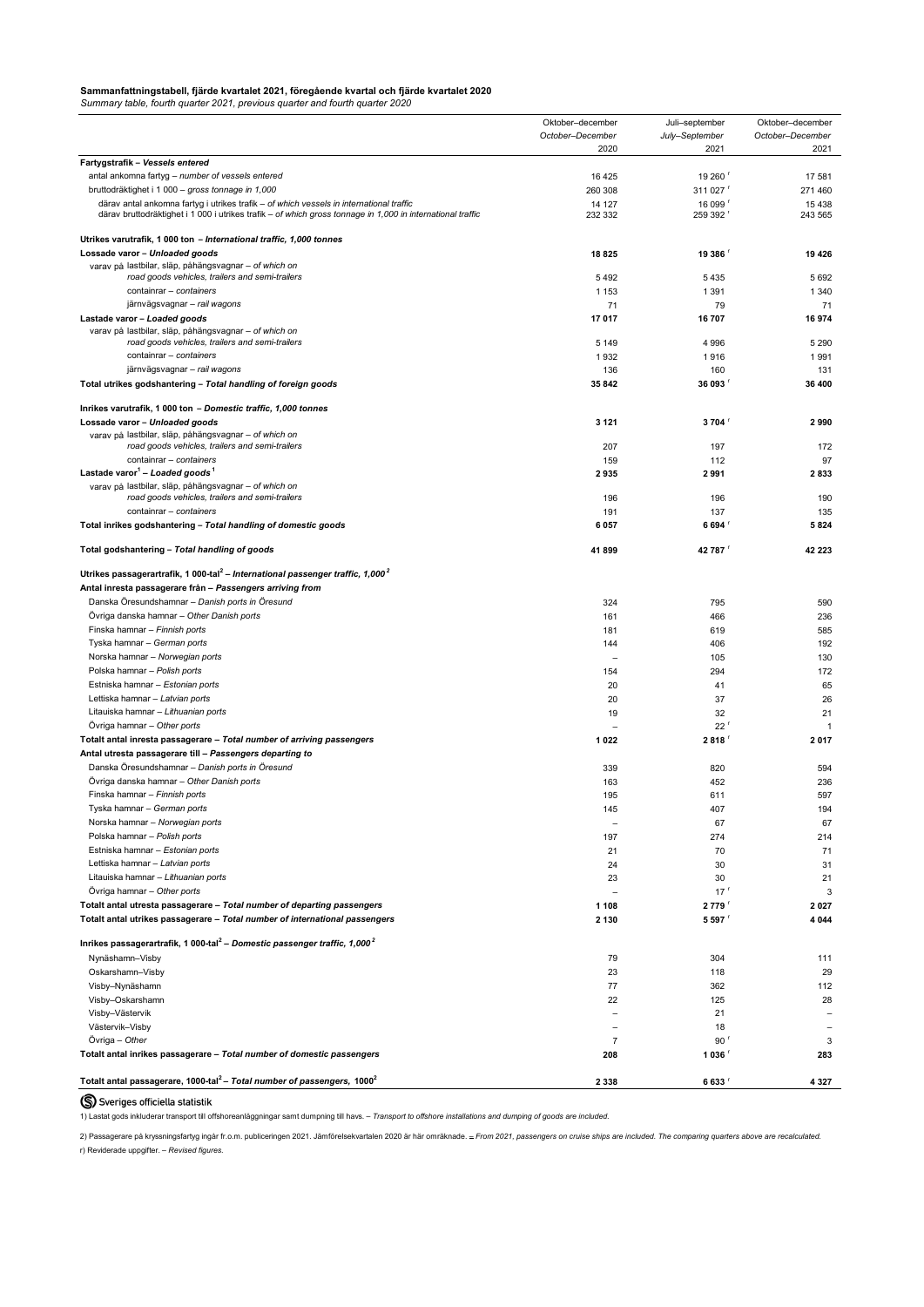## <span id="page-5-0"></span>**Anlöp, tabell 1.1.**

## **Antal fartygsanlöp i svenska hamnar, ankommande fartyg i inrikes och utrikes trafik, de senaste fem kvartalen.**

*Vessels entered in Swedish ports, international and domestic traffic, the five latest quarters.*

|                                                      | Tre föregående kvartal - |                               |                         |                               |                         |                               |                          | Jämförelsekvartal -           |                         | Aktuellt kvartal -            |  |
|------------------------------------------------------|--------------------------|-------------------------------|-------------------------|-------------------------------|-------------------------|-------------------------------|--------------------------|-------------------------------|-------------------------|-------------------------------|--|
|                                                      |                          |                               |                         | Three preceding quarters      |                         |                               | Comparison quarter       |                               | Current quarter         |                               |  |
|                                                      | Januari–mars             |                               | April-juni              |                               | Juli-september          |                               | Oktober-december         |                               | Oktober-december        |                               |  |
|                                                      | January-March            |                               | April–June              |                               | July-September          |                               | October-December<br>2020 |                               | October-December        |                               |  |
|                                                      | 2021                     |                               | 2021                    |                               | 2021                    |                               |                          |                               |                         | 2021                          |  |
|                                                      | Antal<br>fartyg          | Bruttodräktig-<br>het i 1 000 | Antal<br>fartyg         | Bruttodräktig-<br>het i 1 000 | Antal<br>fartyg         | Bruttodräktig-<br>het i 1 000 | Antal<br>fartyg          | Bruttodräktig-<br>het i 1 000 | Antal<br>fartyg         | Bruttodräktig-<br>het i 1 000 |  |
|                                                      | Number<br>оf<br>vessels  | Gross tonnage<br>in 1.000     | Number<br>оf<br>vessels | Gross tonnage<br>in 1,000     | Number<br>оf<br>vessels | Gross tonnage<br>in 1.000     | Number<br>οf<br>vessels  | Gross tonnage<br>in 1,000     | Number<br>оf<br>vessels | Gross tonnage<br>in 1.000     |  |
| Utrikes trafik – International traffic               | 12 819 F                 | 220 689                       | 13 920                  | 236 596                       | 16 099 <sup>r</sup>     | 259 392                       | 14 127                   | 232 332                       | 15 4 38                 | 243 565                       |  |
| därav utländska fartyg -<br>of which foreign vessels | 8 8 3 4 「                | 138 178 「                     | 9 7 5 1                 | 149 757 「                     | 11 843 F                | 172 031                       | 9891                     | 145 035                       | 11 252                  | 159 275                       |  |
| Inrikes trafik – Domestic traffic                    | 2 2 2 2 5                | 25 341 '                      | 2 5 8 0                 | 34 012                        | 3,161                   | 51 636 '                      | 2 2 9 8                  | 27 976                        | 2 1 4 3                 | 27 895                        |  |
| Summa – Total                                        | 15 041                   | 246 030                       | 16 500                  | 270 608                       | 19 260                  | 311 027                       | 16 4 25                  | 260 308                       | 17 581                  | 271 460                       |  |

# (S) Sveriges officiella statistik

Anmärkning: Fr.o.m. publiceringen 2021 är inrikes och utrikes trafik baserad på svensk respektive utländsk kustkod för trafiken. Tidigare var indelningen baserad på variabeln Typ av fart:Inrikes fart, direkt utrikes fart och kombinerad utrikes fart, dvs. via annan svensk mellanhamn. Kombinerad utrikes fart räknas därför numera som inrikes. Jämförelsekvartalen 2020 är här omräknade. *– From 2021, domestic and international traffic is based on Swedish and foreign coastal codes for traffic, respectively. Previously, the division was based on the variable Type of call: Domestic call, direct international call and combined international call, ie. via another Swedish intermediate port. Combined international calls is therefore now counted as domestic. The comparing quarters for 2020 are recalculated.*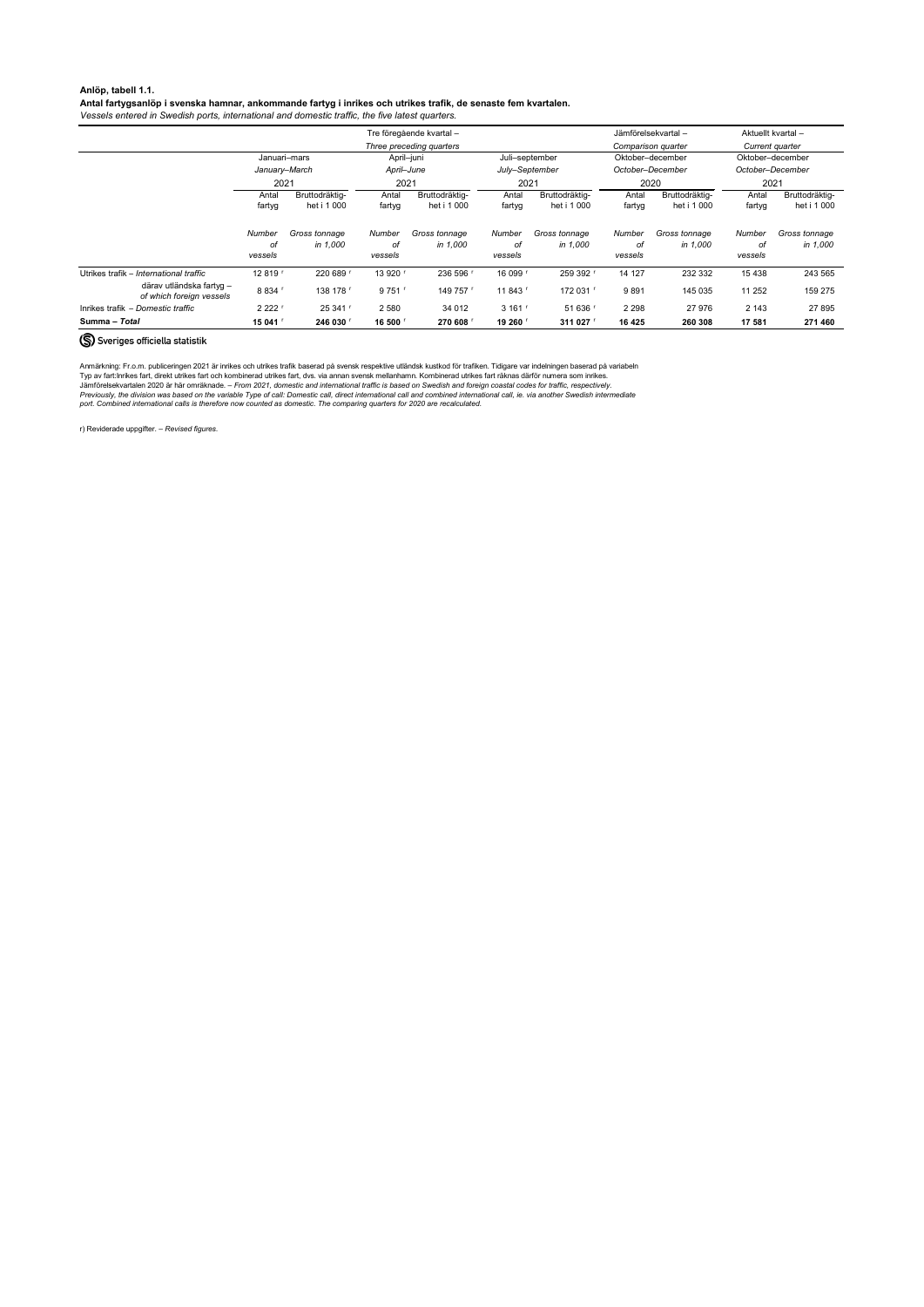# <span id="page-6-0"></span>**Anlöp, tabell 1.2.**

## **Antal fartygsanlöp i svenska hamnar, avgående fartyg i inrikes och utrikes trafik, de senaste fem kvartalen.**

*Vessels cleared in Swedish ports, international and domestic traffic, the latest five quarters.* 

|                                                      | Tre föregående kvartal – |                               |                         |                               |                         |                               |                         | Jämförelsekvartal -           |                         | Aktuellt kvartal-             |  |
|------------------------------------------------------|--------------------------|-------------------------------|-------------------------|-------------------------------|-------------------------|-------------------------------|-------------------------|-------------------------------|-------------------------|-------------------------------|--|
|                                                      |                          |                               |                         | Three preceding quarters      |                         |                               | Comparison quarter      |                               | Current quarter         |                               |  |
|                                                      | Januari-mars             |                               | April-juni              |                               |                         | Juli-september                |                         | Oktober-december              | Oktober-december        |                               |  |
|                                                      | January-March<br>2021    |                               | April–June<br>2021      |                               | July-September          |                               | October-December        |                               | October-December        |                               |  |
|                                                      |                          |                               |                         |                               | 2021                    |                               | 2020                    |                               |                         | 2021                          |  |
|                                                      | Antal<br>fartyg          | Bruttodräktig-<br>het i 1 000 | Antal<br>fartyg         | Bruttodräktig-<br>het i 1 000 | Antal<br>fartyg         | Bruttodräktig-<br>het i 1 000 | Antal<br>fartyg         | Bruttodräktig-<br>het i 1 000 | Antal<br>fartyg         | Bruttodräktig-<br>het i 1 000 |  |
|                                                      | Number<br>оf<br>vessels  | Gross tonnage<br>in 1.000     | Number<br>оf<br>vessels | Gross tonnage<br>in 1.000     | Number<br>οf<br>vessels | Gross tonnage<br>in 1,000     | Number<br>оf<br>vessels | Gross tonnage<br>in 1,000     | Number<br>οf<br>vessels | Gross tonnage<br>in 1,000     |  |
| Utrikes trafik - International traffic               | 12 774 「                 | 219 720                       | 13873                   | 234 608                       | 15 991                  | 257 969                       | 14 2 23                 | 232 534                       | 15 5 12                 | 243 749                       |  |
| därav utländska fartyg -<br>of which foreign vessels | 8769                     | 137 424 '                     | 9698                    | 147 860                       | 11 752                  | 170 355                       | 9936                    | 145 314                       | 11 297                  | 159 706                       |  |
| Inrikes trafik – Domestic traffic                    | 2 193                    | 25 4 29 「                     | 2631                    | 35 9 24                       | 3 2 5 9                 | 52 893                        | 2 2 2 1                 | 28 062                        | 2 0 9 0                 | 27 972                        |  |
| Summa - Total                                        | 14 967                   | 245 149                       | 16 504                  | 270 532                       | 19 250                  | 310 863                       | 16 444                  | 260 596                       | 17 602                  | 271 721                       |  |

# (S) Sveriges officiella statistik

Anmärkning: Fr.o.m. publiceringen 2021 är inrikes och utrikes trafik baserad på svensk respektive utländsk kustkod för trafiken. Tidigare var indelningen baserad på variabeln Typ av fart:Inrikes fart, direkt utrikes fart och kombinerad utrikes fart, dvs. via annan svensk mellanhamn. Kombinerad utrikes fart räknas därför numera som inrikes. Jämförelsekvartalen 2020 är här omräknade. *– From 2021, domestic and international traffic is based on Swedish and foreign coastal codes for traffic, respectively. Previously, the division was based on the variable Type of call: Domestic call, direct international call and combined international call, ie. via another Swedish intermediate port. Combined international calls is therefore now counted as domestic. The comparing quarters for 2020 are recalculated.*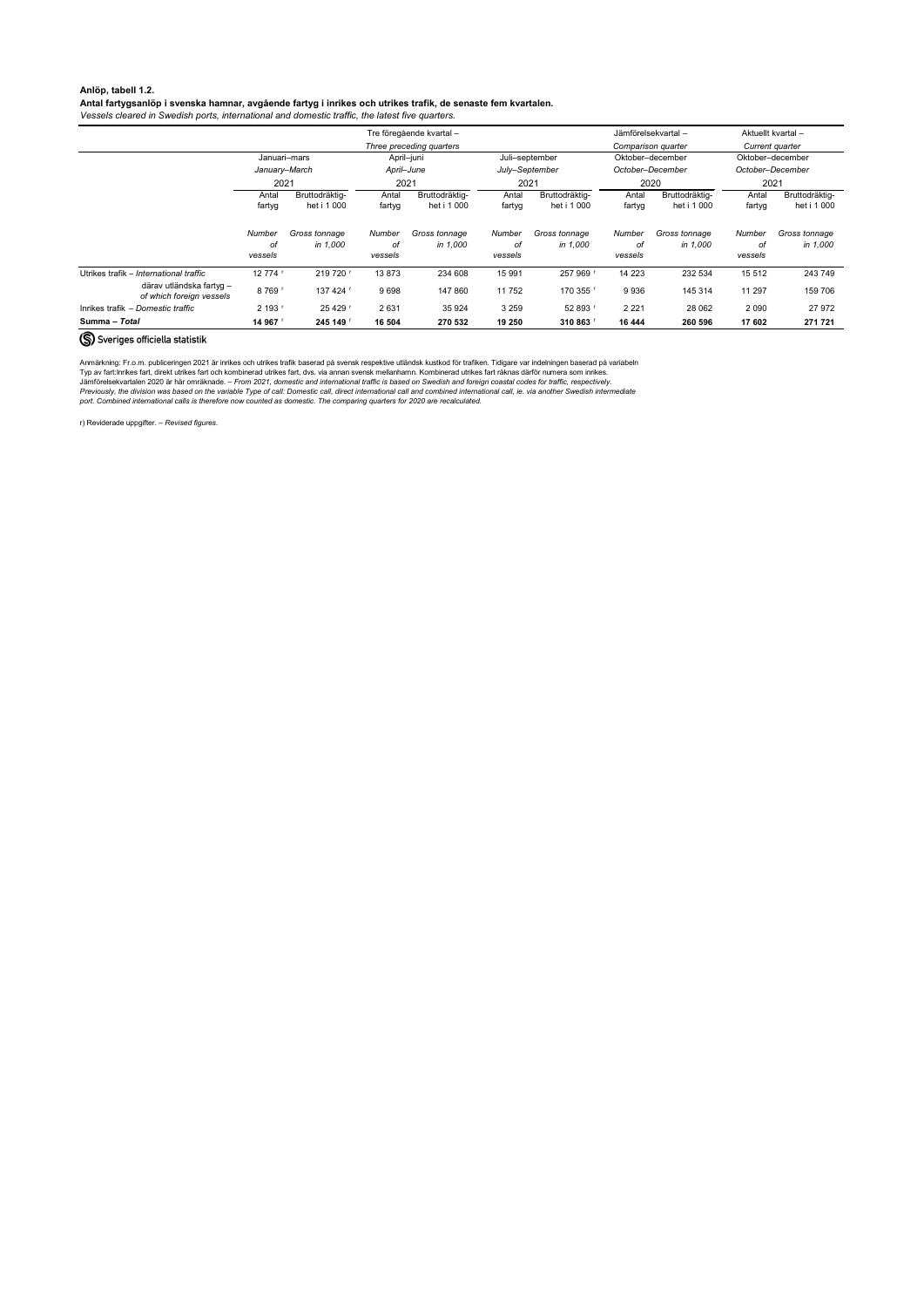## <span id="page-7-0"></span>**Passagerare, tabell 2.**

# **Ankommande och avresande passagerare i svenska hamnar i inrikes och utrikes trafik, 1 000-tal. De fem senaste kvartalen.**

*Embarking and disembarking seaborne passengers in Swedish ports in domestic and international traffic, 1,000s. The five latest quarters.*

|                                        |               | Tre föregående kvartal - | Jämförelsekvartal - | Aktuellt kvartal -  |                  |
|----------------------------------------|---------------|--------------------------|---------------------|---------------------|------------------|
|                                        |               | Three preceding quarters |                     | Comparision quarter | Current quarter  |
|                                        | Januari–mars  | April-juni               | Oktober-december    | Oktober-december    |                  |
|                                        | January-March | April–June               | July-September      | October-December    | October-December |
|                                        | 2021          | 2021                     | 2021                | 2020                | 2021             |
| Inrikes trafik – Domestic traffic      | 258           | 806                      | 2 0 4 7             | 416                 | 564              |
| Utrikes trafik – International traffic | 1494          | 2522'                    | 5.597               | 2 1 3 0             | 4 0 4 4          |
| Summa - Total                          | 1753          | 3 3 2 8                  | 7 644               | 2 5 4 6             | 4 607            |
| Förändring <sup>1</sup> – Growth rate  | -57,8 %       | 53,3 %                   | 46,4 %              | -58,7 %             | 81,0 %           |

# (S) Sveriges officiella statistik

Anmärkning: Passagerare på kryssningsfartyg ingår fr.o.m. publiceringen 2021. Jämförelsekvartalen 2020 är här omräknade. – From 2021, passengers on cruise ships are included. The comparing quarters above are recalculated. Anmärkning: Inrikes passagerare räknas två gånger, en gång vid avresa och en gång vid ankomst. – *Domestic passengers are recorded twice, once on departure and once on arrival.*

1) Procentuell förändring har beräknats i jämförelse med motsvarande kvartal föregående år. – *Growth rate is calculated on the same quarter of the previous year.*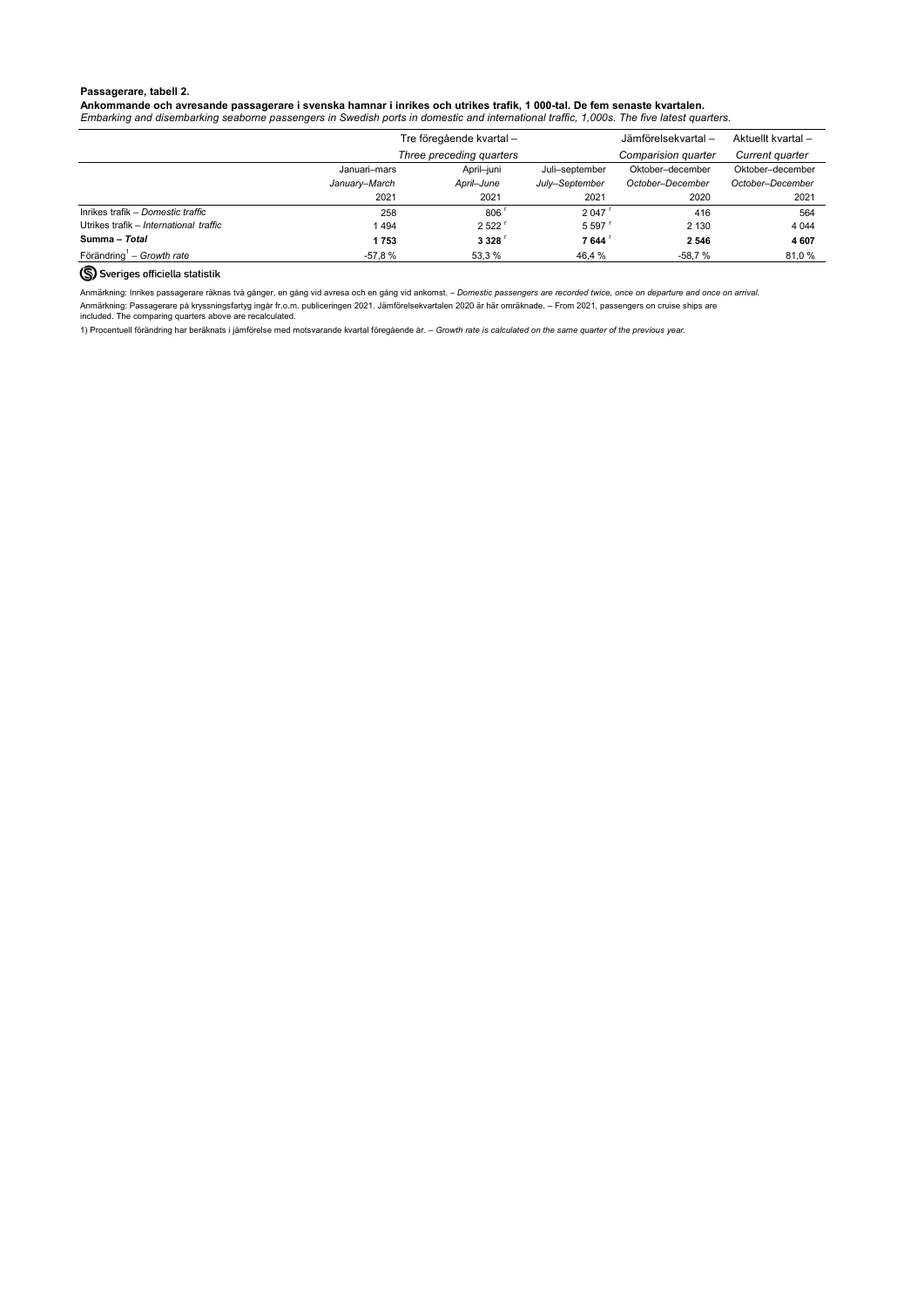<span id="page-8-0"></span>**Passagerare, tabell 3.1.**

**Fartyg med passagerare i utrikes sjöfart, ankomna till Sverige, de senaste fem kvartalen.**

*Ships with passengers, entering from foreign ports to Sweden, the latest five quarters.*

|                                                                   |                       | Tre föregående kvartal-               |                          |                                       |                                 |                                       |                    | Jämförelsekvartal-                    | Aktuellt kvartal-               |                                       |
|-------------------------------------------------------------------|-----------------------|---------------------------------------|--------------------------|---------------------------------------|---------------------------------|---------------------------------------|--------------------|---------------------------------------|---------------------------------|---------------------------------------|
|                                                                   |                       |                                       | Three preceding quarters |                                       |                                 |                                       | Comparison quarter |                                       | Current quarter                 |                                       |
|                                                                   | Januari-mars          |                                       |                          | April-juni                            |                                 | Juli-september                        |                    | Oktober-december                      | Oktober-december                |                                       |
|                                                                   | January-March<br>2021 |                                       | April-June<br>2021       |                                       |                                 | July-September<br>2021                |                    | October-December<br>2020              | October-December<br>2021        |                                       |
|                                                                   | Antal<br>fartyg       | Antal pass-<br>agerare<br>i 1 000-tal | Antal<br>fartyg          | Antal pass-<br>agerare<br>i 1 000-tal | Antal<br>fartyg                 | Antal pass-<br>agerare<br>i 1 000-tal | Antal<br>fartyg    | Antal pass-<br>agerare<br>i 1 000-tal | Antal<br>fartyg                 | Antal pass-<br>agerare<br>i 1 000-tal |
|                                                                   | Number<br>оf          | Number of<br>passengers               | Number<br>оf             | Number of<br>passengers               | Number<br>оf                    | Number of<br>passengers               | Number<br>оf       | Number of<br>passengers               | Number<br>оf                    | Number of<br>passengers               |
|                                                                   | vessels               | in 1,000                              | vessels                  | in 1,000                              | vessels                         | in 1,000                              | vessels            | in 1,000                              | vessels                         | in 1,000                              |
| Fartyg från:<br>Vessels from:                                     |                       |                                       |                          |                                       |                                 |                                       |                    |                                       |                                 |                                       |
| Danska hamnar<br>vid Öresund -<br><b>Danish ports in</b>          |                       |                                       |                          |                                       |                                 |                                       |                    |                                       |                                 |                                       |
| Öresund                                                           | 4 3 7 3               | 209                                   | 4 8 4 2                  | 385                                   | 6 4 0 2                         | 795                                   | 5 4 0 9            | 324                                   | 6 0 3 4                         | 590                                   |
| Svenska fartyg -<br>Swedish vessels                               | 1887                  | 90                                    | 1923                     | 191                                   | 2010                            | 351                                   | 1941               | 321                                   | 1955                            | 313                                   |
| Utländska fartyg -<br>Foreign vessels                             | 2 4 8 6               | 119                                   | 2919                     | 194                                   | 4 3 9 2                         | 444                                   | 3468               | $\overline{c}$                        | 4 0 7 9                         | 277                                   |
| Övriga danska<br>hamnar-                                          |                       |                                       |                          |                                       |                                 |                                       |                    |                                       |                                 |                                       |
| <b>Other Danish ports</b>                                         | 716                   | 83                                    | 983                      | 246                                   | 1 0 2 5                         | 466                                   | 828                | 161                                   | 856                             | 236                                   |
| Svenska fartyg<br>Utländska fartyg                                | 378<br>338            | 25<br>59                              | 456<br>527               | 42<br>204                             | 386<br>639                      | 108<br>358                            | 468<br>360         | 37<br>123                             | 461<br>395                      | 79<br>157                             |
| Finland - Finland                                                 | 1 0 0 4               | 110                                   | 1 1 3 9                  | 193 <sup>r</sup>                      | 1 3 2 8                         | 619                                   | 1 0 4 0            | 181                                   | 1 2 1 4                         | 585                                   |
| Svenska fartyg                                                    | 544                   | 46                                    | 662                      | 100                                   | 737                             | 328                                   | 587                | 104                                   | 635                             | 286                                   |
| Utländska fartyg                                                  | 460                   | 64                                    | 477                      | 93 <sup>r</sup>                       | 591                             | 291                                   | 453                | 78                                    | 579                             | 299                                   |
| <b>Tyskland - Germany</b>                                         | 1 3 1 6               | 121                                   | 1 3 2 4                  | $169$ <sup>r</sup>                    | 1 3 8 6                         | 406                                   | 1 3 1 3            | 144                                   | 1 3 9 3                         | 192                                   |
| Svenska fartyg<br>Utländska fartyg                                | 863                   | 68                                    | 789                      | 83                                    | 698                             | 179                                   | 829                | 78                                    | 640                             | 89                                    |
|                                                                   | 453                   | 54                                    | 535                      | 86 <sup>r</sup>                       | 688                             | 227                                   | 484                | 66                                    | 753                             | 104                                   |
| Polen - Poland                                                    | 1 1 6 2               | 175                                   | 1 2 5 1                  | 191                                   | 1 2 4 4                         | 294                                   | 1 1 8 5            | 154                                   | 1 2 1 1                         | 172                                   |
| Svenska fartyg<br>Utländska fartyg                                | 137<br>1 0 2 5        | 25<br>149                             | 134<br>1 1 1 7           | 30<br>161                             | 124<br>1 1 2 0                  | 45<br>249                             | 165<br>1 0 2 0     | 27<br>127                             | 110<br>1 1 0 1                  | 24<br>147                             |
|                                                                   |                       |                                       |                          |                                       |                                 |                                       |                    |                                       |                                 |                                       |
| Övriga länder inom EU -<br><b>Other EU countries</b>              | 429                   | 68                                    | 451                      | 72                                    | 485                             | 110                                   | 466                | 59                                    | 417                             | 111                                   |
| Svenska fartyg                                                    | $\mathbf{1}$          | $\mathbf 0$                           | $\overline{1}$           | 0                                     | $\overline{\phantom{0}}$        | $\overline{\phantom{m}}$              | 2                  | 0                                     | 3                               | $\pmb{0}$                             |
| Utländska fartyg                                                  | 428                   | 68                                    | 450                      | 71                                    | 485                             | 110                                   | 464                | 59                                    | 414                             | 111                                   |
| Summa EU-länder-<br><b>Total, EU countries</b>                    | 9 0 0 0               | 765                                   | 9990                     | 1 255 $^{\circ}$                      | 11870                           | 2691                                  | 10 241             | 1 0 2 2                               | 11 125                          | 1886                                  |
|                                                                   |                       |                                       |                          |                                       |                                 |                                       |                    |                                       |                                 |                                       |
| Norge - Norway                                                    |                       |                                       |                          | $\qquad \qquad \blacksquare$          | 223                             | 105                                   |                    |                                       | 252                             | 130                                   |
| Svenska fartyg<br>Utländska fartyg                                |                       |                                       |                          |                                       | $\overline{\phantom{m}}$<br>223 | $\overline{\phantom{m}}$<br>105       |                    |                                       | $\overline{\phantom{m}}$<br>252 | $\overline{\phantom{m}}$<br>130       |
| Storbritannien-<br><b>United Kingdom</b>                          |                       |                                       |                          |                                       |                                 |                                       |                    |                                       |                                 |                                       |
| Svenska fartyg                                                    |                       |                                       |                          |                                       |                                 |                                       |                    |                                       |                                 |                                       |
| Utländska fartyg                                                  |                       |                                       |                          |                                       |                                 |                                       |                    |                                       |                                 | $\overline{\phantom{m}}$              |
| Summa övriga<br>länder i Europa -<br><b>Total other countries</b> |                       |                                       |                          |                                       |                                 |                                       |                    |                                       |                                 |                                       |
| in Europe                                                         |                       |                                       |                          |                                       |                                 |                                       |                    |                                       |                                 |                                       |
| Länder utanför Europa -<br><b>Countries outside</b>               |                       |                                       |                          |                                       |                                 |                                       |                    |                                       |                                 |                                       |
| <b>Europe</b>                                                     |                       |                                       |                          |                                       |                                 |                                       |                    |                                       |                                 |                                       |
| Okänt land -                                                      |                       |                                       |                          |                                       |                                 |                                       |                    |                                       |                                 |                                       |
| <b>Unknown contry</b>                                             |                       |                                       |                          |                                       | 84                              | $22^r$                                |                    |                                       | $\mathbf{2}$                    |                                       |
| Totalt samtliga länder -                                          |                       |                                       |                          |                                       |                                 |                                       |                    |                                       |                                 |                                       |
| <b>Total all countries</b>                                        | 9000                  | 765                                   | 9990                     | 1 255 $5$                             | 12 177                          | 2818                                  | 10 241             | 1 0 2 2                               | 11 379                          | 2017                                  |

S Sveriges officiella statistik

Anmärkning: Fr.o.m. statistiken för 2021 ingår samtliga fartyg som lämnat/hämtat passagerare (minst en passagerare) under perioden. I motsvarande tidigare tabell exkluderades kryssningsfartygen och kryssningspassagerare medan passagerarfartyg, färjor och rorofartyg utan passagerare ingick. Därav finns det tidseriebrott i jämförelse med föregående års statistik - From 2021, all ships that have dropped off/picked up passengers (at least one passenger) during the reference period are included. In the corresponding previous table cruise ships and cruise passengers were excluded, while passenger ships, ferries and ro-ro ships without passengers were included. Hence, there is a time series break compared to the statistics of previous years.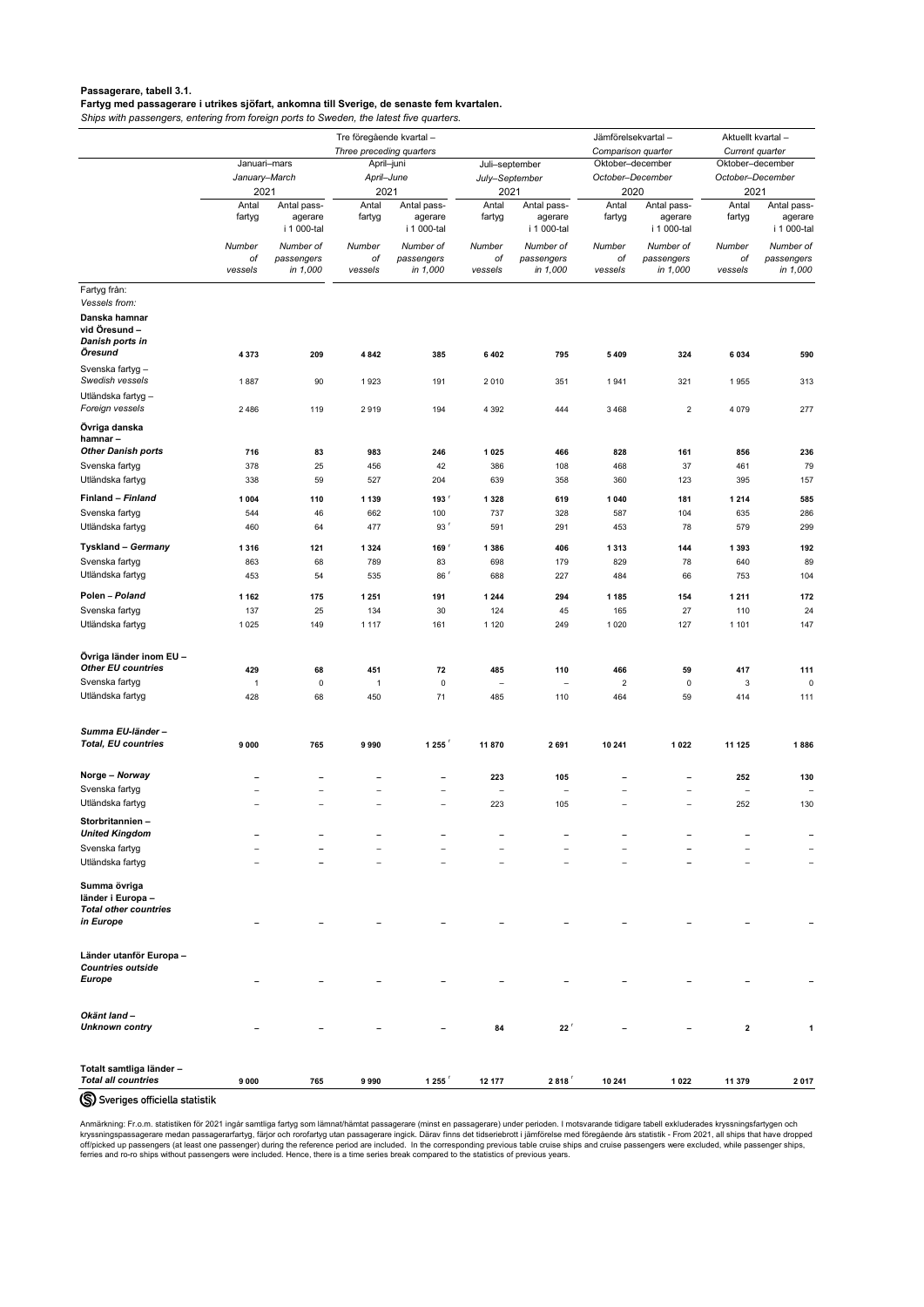# <span id="page-9-0"></span>**Passagerare, tabell 3.2. Fartyg med passagerare i utrikes sjöfart, avgångna från Sverige, de senaste fem kvartalen.**

*Ships with passengers, cleared to foreign ports from Sweden, the latest five quarters.*

|                                                                   | Tre föregående kvartal - |                                       |                          |                                       |                          |                                       | Jämförelsekvartal- |                                       | Aktuellt kvartal-        |                                       |
|-------------------------------------------------------------------|--------------------------|---------------------------------------|--------------------------|---------------------------------------|--------------------------|---------------------------------------|--------------------|---------------------------------------|--------------------------|---------------------------------------|
|                                                                   |                          |                                       | Three preceding quarters |                                       |                          |                                       | Comparison quarter |                                       | Current quarter          |                                       |
|                                                                   | Januari-mars             |                                       | April-juni               |                                       | Juli-september           |                                       | Oktober-december   |                                       | Oktober-december         |                                       |
|                                                                   | January-March            |                                       | April-June               |                                       | July-September           |                                       | October-December   |                                       | October-December         |                                       |
|                                                                   | 2021                     |                                       | 2021                     |                                       | 2021                     |                                       | 2020               |                                       | 2021                     |                                       |
|                                                                   | Antal<br>fartyg          | Antal pass-<br>agerare<br>i 1 000-tal | Antal<br>fartyg          | Antal pass-<br>agerare<br>i 1 000-tal | Antal<br>fartyg          | Antal pass-<br>agerare<br>i 1 000-tal | Antal<br>fartyg    | Antal pass-<br>agerare<br>i 1 000-tal | Antal<br>fartyg          | Antal pass-<br>agerare<br>i 1 000-tal |
|                                                                   | Number<br>оf             | Number of<br>passengers               | Number<br>оf             | Number of<br>passengers               | Number<br>οf             | Number of<br>passengers               | Number<br>оf       | Number of<br>passengers               | Number<br>оf             | Number of<br>passengers               |
|                                                                   | vessels                  | in 1,000                              | vessels                  | in 1,000                              | vessels                  | in 1,000                              | vessels            | in 1,000                              | vessels                  | in 1,000                              |
| Fartyg till:                                                      |                          |                                       |                          |                                       |                          |                                       |                    |                                       |                          |                                       |
| Vessels to:                                                       |                          |                                       |                          |                                       |                          |                                       |                    |                                       |                          |                                       |
| Danska hamnar<br>vid Öresund -<br>Danish ports in<br>Öresund      | 4 3 7 2                  | 217                                   | 4839                     | 402                                   | 6403                     | 820                                   | 5412               | 339                                   | 6 0 3 4                  | 594                                   |
| Svenska fartyg -<br>Swedish vessels                               | 1887                     | 94                                    | 1923                     | 203                                   | 2010                     | 370                                   | 1941               | 337                                   | 1955                     | 324                                   |
| Utländska fartyg -                                                |                          |                                       |                          |                                       |                          |                                       |                    |                                       |                          |                                       |
| Foreign vessels                                                   | 2 4 8 5                  | 124                                   | 2916                     | 199                                   | 4 3 9 3                  | 450                                   | 3 4 7 1            | $\overline{2}$                        | 4 0 7 9                  | 271                                   |
| Övriga danska<br>hamnar-                                          |                          |                                       |                          |                                       |                          |                                       |                    |                                       |                          |                                       |
| <b>Other Danish ports</b>                                         | 717                      | 102                                   | 982                      | 246                                   | 1 0 5 0                  | 452                                   | 789                | 163                                   | 855                      | 236                                   |
| Svenska fartyg                                                    | 378                      | 26                                    | 456                      | 42                                    | 417                      | 110                                   | 429                | 39                                    | 460                      | 81                                    |
| Utländska fartyg                                                  | 339                      | 75                                    | 526                      | 204                                   | 633                      | 342                                   | 360                | 124                                   | 395                      | 155                                   |
| Finland - Finland                                                 | 1 0 0 3                  | 109                                   | 1 141 $r$                | 203                                   | 1334                     | 611                                   | 1 0 3 8            | 195                                   | 1 2 0 9                  | 597                                   |
| Svenska fartyg                                                    | 543                      | 47                                    | 662 <sup>r</sup>         | 105                                   | $741$ <sup>r</sup>       | 335                                   | 587                | 115                                   | 634                      | 298                                   |
| Utländska fartyg                                                  | 460                      | 63                                    | 479 <sup>r</sup>         | 99 <sup>r</sup>                       | 593                      | 276                                   | 451                | 80                                    | 575                      | 299                                   |
| <b>Tyskland - Germany</b>                                         | 1 3 1 5                  | 112                                   | 1 3 1 3                  | 159                                   | 1 3 6 9                  | 407                                   | 1 2 8 7            | 145                                   | 1 4 0 7                  | 194                                   |
| Svenska fartyg                                                    | 861                      | 70                                    | 787                      | 83                                    | 697                      | 188                                   | 801                | 79                                    | 646                      | 93                                    |
| Utländska fartyg                                                  | 454                      | 42                                    | 526                      | 76                                    | 672                      | 219                                   | 486                | 66                                    | 761                      | 101                                   |
| Polen - Poland                                                    | 1 1 6 2                  | 143                                   | 1 2 5 0                  | 188                                   | 1 2 4 8                  | 274                                   | 1 1 8 5            | 197                                   | 1 2 1 2                  | 214                                   |
| Svenska fartyg                                                    | 136                      | 24                                    | 134                      | 31                                    | 126                      | 49                                    | 165                | 35                                    | 109                      | 33                                    |
| Utländska fartyg                                                  | 1 0 2 6                  | 119                                   | 1 1 1 6                  | 157                                   | 1 1 2 2                  | 225                                   | 1 0 2 0            | 163                                   | 1 1 0 3                  | 181                                   |
| Övriga länder inom EU -                                           |                          |                                       |                          |                                       |                          |                                       |                    |                                       |                          |                                       |
| <b>Other EU countries</b>                                         | 426                      | 46                                    | 450                      | 67                                    | 497                      | 131                                   | 469                | 68                                    | 428                      | 125                                   |
| Svenska fartyg                                                    | $\mathbf{1}$             | $\mathbf 0$                           | $\overline{1}$           | 0                                     | $\overline{\phantom{m}}$ | $\overline{\phantom{m}}$              | 3                  | $\overline{1}$                        | 3                        | $\mathsf 0$                           |
| Utländska fartyg                                                  | 425                      | 45                                    | 449                      | 67                                    | 497                      | 131                                   | 466                | 67                                    | 425                      | 125                                   |
| Summa EU-länder-                                                  |                          |                                       |                          |                                       |                          |                                       |                    |                                       |                          |                                       |
| <b>Total, EU countries</b>                                        | 8995                     | 730                                   | 9975                     | 1 266                                 | 11 901                   | 2696                                  | 10 180             | 1 1 0 8                               | 11 145                   | 1959                                  |
| Norge - Norway                                                    |                          |                                       |                          | -                                     | 218                      | 67                                    |                    |                                       | 253                      | 67                                    |
| Svenska fartyg                                                    |                          |                                       |                          | $\overline{\phantom{m}}$              | $\overline{\phantom{0}}$ | $\overline{\phantom{m}}$              |                    |                                       | $\overline{\phantom{m}}$ | $\overline{\phantom{m}}$              |
| Utländska fartyg                                                  | $\overline{\phantom{0}}$ |                                       |                          | $\overline{\phantom{m}}$              | 218                      | 67                                    |                    | $\qquad \qquad -$                     | 253                      | 67                                    |
| Storbritannien-<br><b>United Kingdom</b>                          |                          | $\overline{\phantom{0}}$              |                          | -                                     |                          | -                                     |                    |                                       |                          |                                       |
| Svenska fartyg                                                    |                          |                                       |                          |                                       |                          |                                       |                    |                                       |                          |                                       |
| Utländska fartyg                                                  |                          |                                       |                          |                                       |                          |                                       |                    |                                       |                          | $\overline{\phantom{m}}$              |
| Summa övriga<br>länder i Europa -<br><b>Total other countries</b> |                          |                                       |                          |                                       |                          |                                       |                    |                                       |                          |                                       |

*in Europe* **– – – – – – – – – –**

| <b>Countries outside</b><br><b>Europe</b>              | $\overline{\phantom{0}}$ | $\overline{\phantom{0}}$ | -                        | $\overline{\phantom{a}}$ | $\overline{\phantom{0}}$ | $\overline{\phantom{0}}$ |                          |                          |        | $\overline{\phantom{0}}$ |
|--------------------------------------------------------|--------------------------|--------------------------|--------------------------|--------------------------|--------------------------|--------------------------|--------------------------|--------------------------|--------|--------------------------|
| Okänt land -<br><b>Unknown contry</b>                  | $\overline{\phantom{0}}$ | $\overline{\phantom{0}}$ | $\overline{\phantom{0}}$ | $\overline{1}$           | 50                       | 17                       | $\overline{\phantom{0}}$ | $\overline{\phantom{0}}$ |        |                          |
| Totalt samtliga länder -<br><b>Total all countries</b> | 8995                     | 730                      | 9975                     | 1 2 6 7                  | 12 169                   | 2779                     | 10 180                   | 1 1 0 8                  | 11 399 | 2027                     |
| S Sveriges officiella statistik                        |                          |                          |                          |                          |                          |                          |                          |                          |        |                          |

Anmärkning: Fr.o.m. statistiken för 2021 ingår samtliga fartyg som lämnat/hämtat passagerare (minst en passagerare) under perioden. I motsvarande tidigare tabell exkluderades kryssningsfartygen och kryssningspassagerare medan passagerarfartyg, färjor och rorofartyg utan passagerare ingick. Därav finns det tidseriebrott i jämförelse med föregående års statistik - From 2021, all ships that have dropped off/picked up passengers (at least one passenger) during the reference period are included. In the corresponding previous table cruise ships and cruise passengers were excluded, while passenger ships, ferries and ro-ro ships without passengers were included. Hence, there is a time series break compared to the statistics of previous years.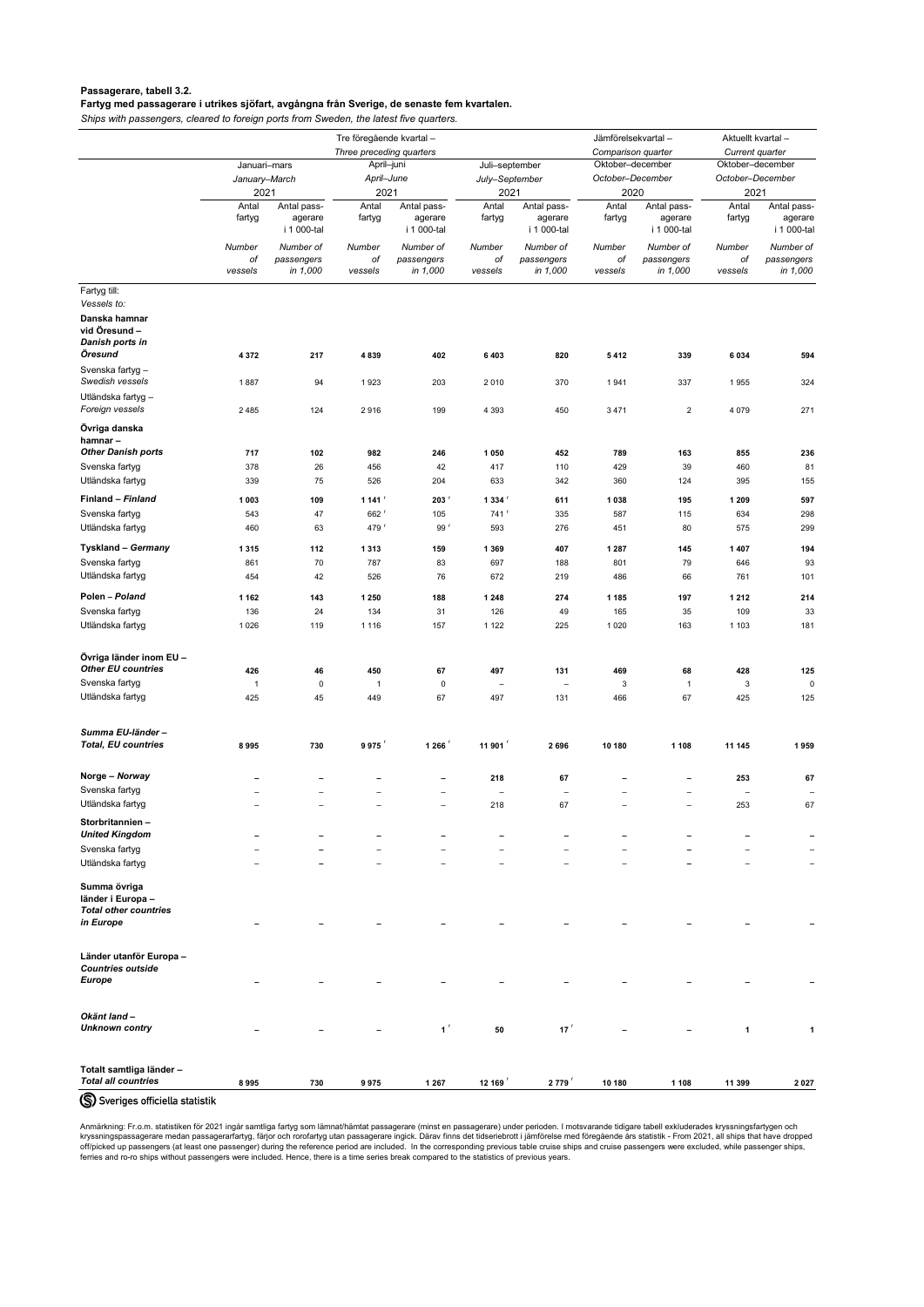## <span id="page-10-0"></span>**Gods, tabell 4.**

**Hanterad godsmängd i svenska hamnar, utrikes och inrikes trafik, fördelad efter lasttyper, de senaste fem kvartalen. Kvantitet i 1 000-tals ton.**

*Share of types of cargo handled in Swedish ports, international and domestic traffic, the five latest quarters. Quantity in 1,000 tonnes.*

|                                                                                           |                     | Tre föregående kvartal-  |                      | Jämförelsekvartal-  | Aktuellt kvartal- |
|-------------------------------------------------------------------------------------------|---------------------|--------------------------|----------------------|---------------------|-------------------|
|                                                                                           |                     | Three preceding quarters |                      | Comparision quarter | Current quarter   |
|                                                                                           | Januari-mars        | April-juni               | Juli-september       | Oktober-december    | Oktober-december  |
|                                                                                           | January-March       | April-June               | July-September       | October-December    | October-December  |
|                                                                                           | 2021                | 2021                     | 2021                 | 2020                | 2021              |
| <b>Totalt - Total</b>                                                                     | 42 303              | 43 305                   | 42 787               | 41899               | 42 2 23           |
| Förändring <sup>1</sup> – Growth rate <sup>1</sup>                                        | $-2,5%$             | 1,6 %                    | 4,2 %                | 3,0%                | 0,8%              |
| därav - of which                                                                          |                     |                          |                      |                     |                   |
| flytande bulk - liquid bulk                                                               | 14 017 <sup>r</sup> | 14 300                   | 15 152 <sup>r</sup>  | 13919               | 13702             |
| torr bulk - dry bulk                                                                      | 6750 <sup>r</sup>   | 7 3 9 6                  | 7838                 | 7735                | 7798              |
| containrar - containers                                                                   | 3 5 3 7             | 3 5 3 7                  | 3 5 5 6              | 3 4 3 4             | 3 5 6 3           |
| roroenheter - roro units                                                                  | 12726               | 13 248 <sup>r</sup>      | 11757                | 12 140              | 12 347            |
| därav - of which                                                                          |                     |                          |                      |                     |                   |
| lastbilar, släp, påhängsvagnar -                                                          |                     |                          |                      |                     |                   |
| road goods vehicles, trailers and                                                         | 11 528              | 12 131                   | 10 824               | 11 043              | 11 345            |
| järnvägsvagnar - rail wagons                                                              | 352                 | 308                      | 238                  | 207                 | 201               |
| övriga roroenheter - other roro units                                                     | 846                 | 810 <sup>r</sup>         | 695                  | 890                 | 801               |
| annan last - other cargo                                                                  | 5 273               | 4 8 24                   | 4 4 8 5 <sup>r</sup> | 4 670               | 4813              |
| Inrikes totalt - Domestic total                                                           | 6 041 <sup>'</sup>  | 6 2 1 4                  | 6 694 <sup>'</sup>   | 6 0 5 7             | 5 8 2 4           |
| Förändring <sup>1</sup> – Growth rate <sup>1</sup>                                        | 0,6%                | $-6,4%$                  | 7,1 %                | 9,3%                | $-3,8%$           |
| därav - of which                                                                          |                     |                          |                      |                     |                   |
| flytande bulk - liquid bulk                                                               | 2 143 <sup>r</sup>  | 2 3 5 9                  | 2 473 「              | 2 2 7 5             | 2 2 0 2           |
| torr bulk - dry bulk                                                                      | $2417$ <sup>r</sup> | 2688                     | 3 1 8 1              | 2 4 2 7             | 2 4 1 8           |
| containrar - containers                                                                   | 291                 | 256                      | 249                  | 349                 | 231               |
| roroenheter - roro units                                                                  | 422                 | 448                      | 410                  | 453                 | 421               |
| lastbilar, släp, påhängsvagnar -                                                          |                     |                          |                      |                     |                   |
| road goods vehicles, trailers and<br>semi-trailers                                        | 390                 | 425                      | 393                  | 403                 | 362               |
| järnvägsvagnar - rail wagons                                                              |                     |                          |                      |                     |                   |
| övriga roroenheter - other roro units                                                     | 32                  | 23                       | 17                   | 50                  | 58                |
| annan last - other cargo                                                                  | 768                 | 463                      | 382                  | 552                 | 551               |
|                                                                                           |                     |                          |                      |                     |                   |
| Utrikes totalt - International total                                                      | 36 262              | 37 091                   | 36 093 F             | 35 842              | 36 400            |
| Förändring <sup>1</sup> – Growth rate <sup>1</sup>                                        | $-3,0%$             | 3,1%                     | 3,7%                 | 2,0%                | 1,6 %             |
| flytande bulk - liquid bulk                                                               | 11 874 <sup>r</sup> | 11 941                   | 12 679 <sup>r</sup>  | 11 644              | 11 500            |
| torr bulk - dry bulk                                                                      | 4 3 33 5            | 4708                     | 4 657 $r$            | 5 3 0 8             | 5 3 8 0           |
| containrar - containers                                                                   | 3 246 <sup>r</sup>  | 3 2 8 1                  | 3 3 0 7              | 3 0 8 5             | 3 3 3 1           |
| roroenheter - roro units                                                                  | 12 304              | 12 800 <sup>r</sup>      | 11 347               | 11 688              | 11 926            |
| därav - of which<br>lastbilar, släp, påhängsvagnar -<br>road goods vehicles, trailers and |                     |                          |                      |                     |                   |
| semi-trailers                                                                             | 11 139              | 11 706                   | 10 4 31              | 10 640              | 10 982            |
| järnvägsvagnar - rail wagons                                                              | 352                 | 308                      | 238                  | 207                 | 201               |
| övriga roroenheter - other roro units                                                     | 814                 | 787 <sup>r</sup>         | 678                  | 840                 | 742               |
| annan last - other cargo                                                                  | 4 505               | 4 3 6 1                  | 4 103 <sup>r</sup>   | 4 1 1 8             | 4 2 6 1           |

# Syeriges officiella statistik

Anmärkning: Lastat gods inkluderar transport till offshoreanläggningar samt dumpning till havs. – *Transport to offshore installations and dumping of goods are included.*

Inrikes gods räknas två gånger, en gång vid lastning och en gång vid lossning. – *Shipping of goods between Swedish ports are recorded twice, once on loading and once on unloading.*

1) Procentuell förändring har beräknats i jämförelse med motsvarande kvartal föregående år. – *Growth rate is calculated on the same quarter of the previous year.*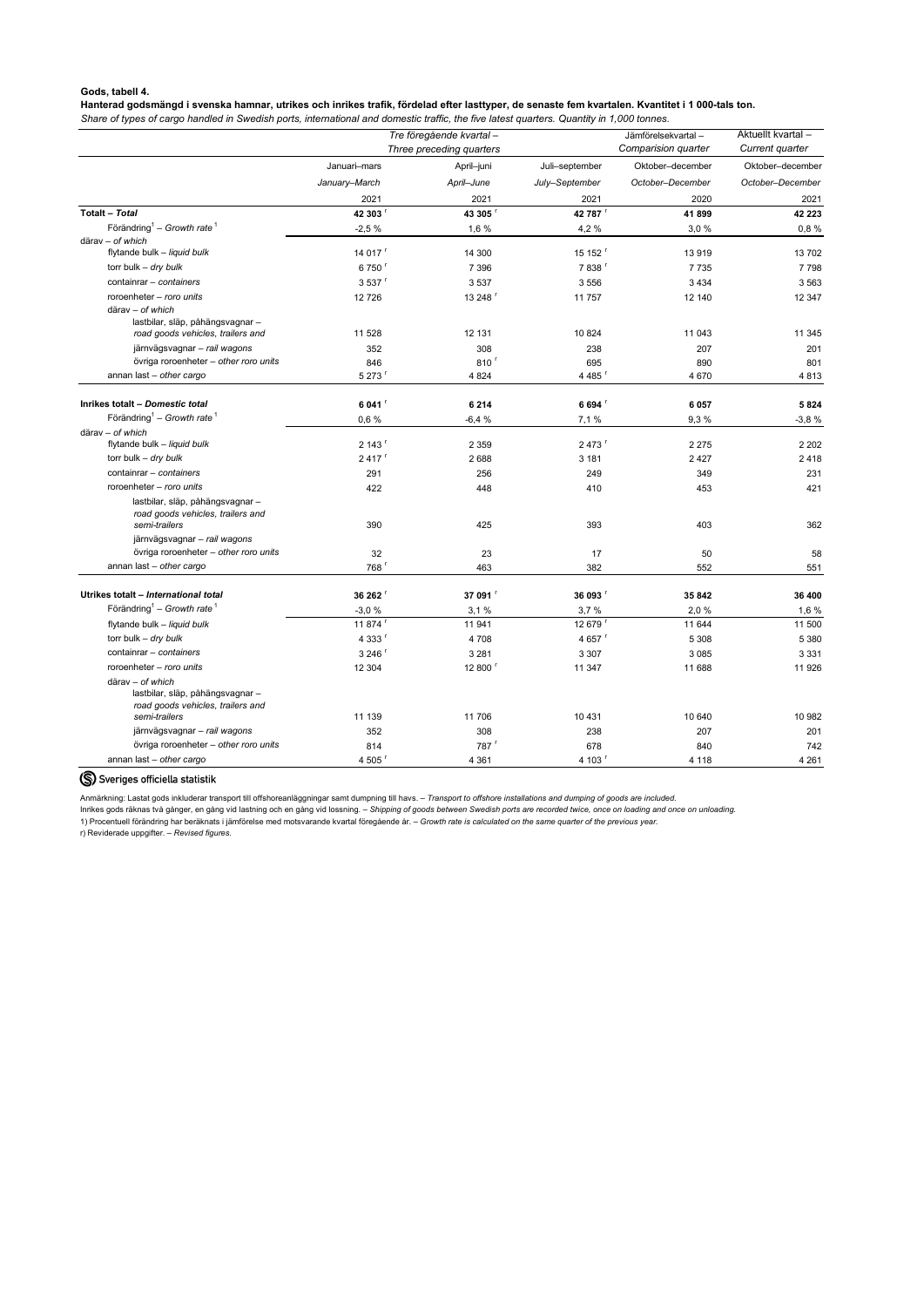# <span id="page-11-0"></span>**Gods, tabell 5.1.**

# **Utrikes gods lossat i svenska hamnar, fördelat efter varugrupper enligt NST 2007, de senaste fem kvartalen. Kvantitet i 1 000-tal ton.**

*Goods unloaded in Swedish ports by ships in international traffic, divided in commodity groups according to NST 2007, the latest five quarters. Quantity in 1,000 tonnes.*

|                                                                                          |                  | Tre föregående kvartal -<br>Three preceding quarters |                        | Jämförelsekvartal-<br>Comparison quarter | Aktuellt kvartal-<br>Current quarter |
|------------------------------------------------------------------------------------------|------------------|------------------------------------------------------|------------------------|------------------------------------------|--------------------------------------|
| Varugrupper enligt NST 20071                                                             | Januari-mars     | April-juni                                           | Juli-september         | Oktober-december                         | Oktober-december                     |
| Commodity groups in NST 20071                                                            | Janaury-March    | April-June                                           | July-September         | October-December                         | October-December                     |
|                                                                                          | 2021             | 2021                                                 | 2021                   | 2020                                     | 2021                                 |
| 01 Produkter från jordbruk, skogsbruk och fiske                                          | 843              | 829                                                  | 870                    | 870                                      | 750                                  |
| därav spannmål                                                                           | 60               | 55                                                   | 69                     | 92                                       | 64                                   |
| rundvirke                                                                                | 548              | 485                                                  | 593                    | 581                                      | 529                                  |
| 02 Kol, råolja och naturgas                                                              | 4 180            | 5 2 1 1                                              | 5 170                  | 4 8 0 2                                  | 4 5 4 3                              |
| 03 Malm och andra produkter från utvinning                                               | 1 176            | 1 1 9 8                                              | 1 133                  | 1019                                     | 1672                                 |
| därav jord, sten, grus och sand                                                          | 595 <sup>r</sup> | 677                                                  | 578 <sup>r</sup>       | 540                                      | 1 1 1 0                              |
| järnmalm                                                                                 | 3                | 17                                                   | 11                     | 8                                        | 9                                    |
| annan malm än järnmalm                                                                   | 128 <sup>r</sup> | 161                                                  | 153                    | 91                                       | 248                                  |
| 04 Livsmedel, drycker och tobak                                                          | 110              | 88                                                   | 77                     | 103                                      | 96                                   |
| 05 Textil- och beklädnadsvaror, läder, lädervaror                                        | 3                |                                                      |                        | 0                                        |                                      |
| 06 Trä samt varor av trä och kork (exkl möbler),                                         |                  |                                                      |                        |                                          |                                      |
| massa, papper och pappersvaror, trycksaker<br>därav sågade och hyvlade trävaror          | 1 0 4 8          | 680                                                  | $523$ <sup>r</sup>     | 773                                      | 690                                  |
| flis, trä/sågavfall                                                                      | 201<br>668       | 107<br>396                                           | 20<br>349 <sup>r</sup> | 120<br>512                               | 23<br>514                            |
| pappersmassa                                                                             | 138              | 130                                                  | 121                    | 112                                      | 127                                  |
| papper, papp och varor därav                                                             | 25               | 21                                                   | 19                     | 20                                       | 10                                   |
| 07 Stenkolsprodukter och raffinerade                                                     |                  |                                                      |                        |                                          |                                      |
| petroleumprodukter                                                                       | 2 4 7 5          | 2 5 5 4                                              | 2 8 5 4                | 2776                                     | 2 6 6 4                              |
| därav stenkolsprodukter                                                                  | 323              | 223                                                  | 95                     | 128                                      | 286                                  |
| raffinerade petroleumprodukter                                                           | 2 1 5 3          | 2 3 3 2                                              | 2760                   | 2648                                     | 2 3 7 8                              |
| 08 Kemikalier, kemiska produkter, konstfibrer,<br>gummi- och plastvaror samt kärnbränsle | 538 <sup>r</sup> | 608                                                  | 617                    | 560                                      | 563                                  |
| 09 Andra icke-metalliska mineraliska produkter                                           | 157              | 263                                                  | 183                    | 257                                      | 230                                  |
| 10 Metallvaror exkl. maskiner och utrustning                                             | 364              | 410                                                  | 385                    | 272                                      | 351                                  |
| 11 Maskiner och instrument                                                               | 16 <sup>r</sup>  | 12                                                   | 8                      | 12                                       | 5                                    |
| 12 Transportutrustning                                                                   | 231              | $204$ <sup>r</sup>                                   | 178                    | 276                                      | 252                                  |
| 13 Möbler och andra tillverkade varor                                                    |                  |                                                      |                        |                                          |                                      |
| 14 Avfall och returråvara                                                                | 263              | 239                                                  | 215                    | 233                                      | 238                                  |
| 15 Post och paket                                                                        |                  |                                                      |                        |                                          |                                      |
| 16 Utrustning för transport av gods                                                      | 2                | 0                                                    | 0                      | 0                                        | 0                                    |
| 17 Flyttgods, fordon för reparation                                                      |                  |                                                      |                        |                                          |                                      |
| 18 Styckegods och samlastat gods                                                         | 1 1 0 2          | 1 1 8 4 $r$                                          | 1 1 2 0                | 1 0 6 0                                  | 1 1 8 7                              |
| 19 Oidentifierbart gods                                                                  | 6 0 8 7          | 6 3 9 9                                              | 5797                   | 5 6 5 6                                  | 5945                                 |
| därav gods på lastfordon                                                                 | 4723             | 4 9 9 3                                              | 4 3 9 2                | 4 5 22                                   | 4 5 9 2                              |
| gods på järnvägsvagnar                                                                   | 145              | 145                                                  | 79                     | 71                                       | 71                                   |
| containergods                                                                            | 1 1 7 7          | 1 2 2 1                                              | 1 2 9 3                | 1 0 2 6                                  | 1 2 4 6                              |
| 20 Andra varor, ej tidigare specificerade                                                | 136 <sup>r</sup> | 263                                                  | 257                    | 155                                      | 241                                  |
| Okänd varugrupp                                                                          |                  |                                                      |                        |                                          |                                      |
| Totalt - Total                                                                           | 18 731           | 20 140                                               | 19 386                 | 18 8 25                                  | 19 4 26                              |

S Sveriges officiella statistik

1) Se Definitioner Varugrupper. – *See Definitioner Varugrupper*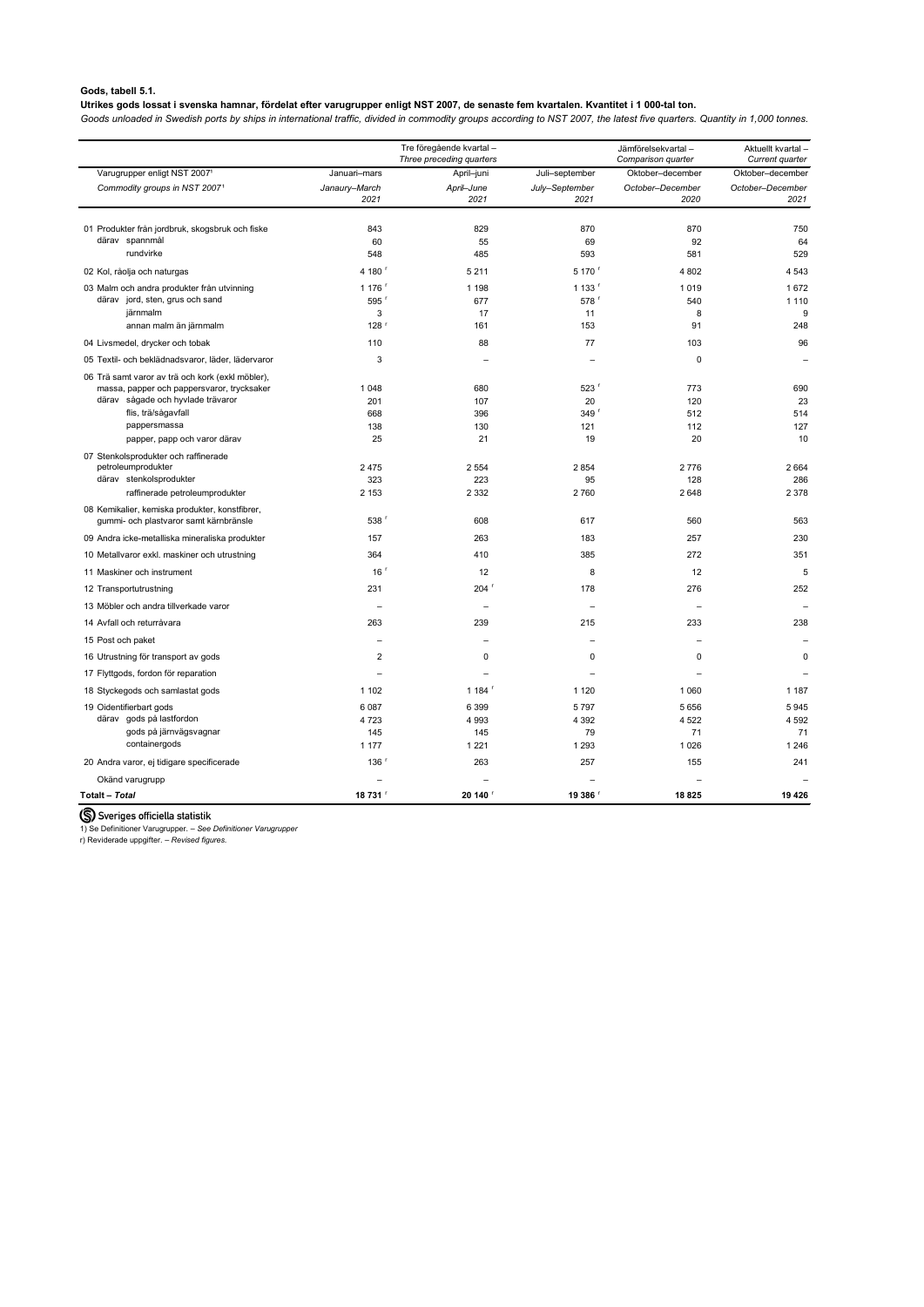# <span id="page-12-0"></span>**Gods, tabell 5.2.**

## **Utrikes gods lastat i svenska hamnar, fördelat efter varugrupper enligt NST 2007, de senaste fem kvartalen. Kvantitet i 1 000-tal ton.**

*Goods loaded in Swedish ports by ships in international traffic, divided in commodity groups according to NST 2007, the latest five quarters. Quantity in 1,000 tonnes.*

|                                                                   |                  | Tre föregående kvartal-  |                | Jämförelsekvartal- | Aktuellt kvartal- |
|-------------------------------------------------------------------|------------------|--------------------------|----------------|--------------------|-------------------|
|                                                                   |                  | Three preceding quarters |                | Comparison quarter | Current quarter   |
| Varugrupper enligt NST 20071                                      | Januari-mars     | April-juni               | Juli-september | Oktober-december   | Oktober-december  |
| Commodity groups in NST 20071                                     | Janaury-March    | April-June               | July-September | October-December   | October-December  |
|                                                                   | 2021             | 2021                     | 2021           | 2020               | 2021              |
|                                                                   | 568              |                          | 538            |                    | 479               |
| 01 Produkter från jordbruk, skogsbruk och fiske<br>därav spannmål | 271              | 481<br>299               | 338            | 705<br>601         | 264               |
| rundvirke                                                         | 94               | 155                      | 169            | 78                 | 171               |
| 02 Kol, råolja och naturgas                                       | 916              | 20                       | 9              | 56                 | 6                 |
| 03 Malm och andra produkter från utvinning                        | 1 336            | 1 4 0 5                  | 1477           | 1763               | 1 5 4 3           |
| därav jord, sten, grus och sand                                   | 359              | 484                      | 430            | 378                | 370               |
| järnmalm                                                          | 777              | 741                      | 848            | 1211               | 981               |
| annan malm än järnmalm                                            | 102 <sup>r</sup> | 103                      | 111            | 108                | 104               |
| 04 Livsmedel, drycker och tobak                                   | 16               | 29                       | 8              | 24                 | 28                |
| 05 Textil- och beklädnadsvaror, läder, lädervaror                 |                  |                          |                |                    |                   |
| 06 Trä samt varor av trä och kork (exkl möbler),                  |                  |                          |                |                    |                   |
| massa, papper och pappersvaror, trycksaker                        | 1970             | 1920                     | 1820           | 1995               | 1907              |
| därav sågade och hyvlade trävaror                                 | 604              | 729                      | 626            | 776                | 728               |
| flis, trä/sågavfall                                               | 120              | 110                      | 100            | 57                 | 165               |
| pappersmassa                                                      | 658              | 552                      | 576            | 523                | 486               |
| papper, papp och varor därav                                      | 577              | 527                      | 516            | 635                | 522               |
| 07 Stenkolsprodukter och raffinerade<br>petroleumprodukter        | 4 0 1 7          | 4 0 1 0                  | 4 4 4 7        | 3889               | 4 2 7 2           |
| därav raffinerade petroleumprodukter                              | 3 9 9 1          | 3 9 9 1                  | 4 4 3 3        | 3885               | 4 2 6 9           |
| 08 Kemikalier, kemiska produkter, konstfibrer,                    |                  |                          |                |                    |                   |
| gummi- och plastvaror samt kärnbränsle                            | 265              | 249                      | 308            | 291                | 344               |
| 09 Andra icke-metalliska mineraliska produkter                    | 83               | 159                      | 224            | 145                | 71                |
| 10 Metallvaror exkl. maskiner och utrustning                      | 296              | 339                      | 286            | 347                | 294               |
| 11 Maskiner och instrument                                        | $\overline{7}$   | 31                       | 20             | 9                  | 6                 |
| 12 Transportutrustning                                            | 240              | 263                      | 197            | 269                | 249               |
| 13 Möbler och andra tillverkade varor                             |                  |                          |                |                    |                   |
| 14 Avfall och returråvara                                         | 151              | 156                      | 91             | 208                | 196               |
| 15 Post och paket                                                 |                  |                          |                |                    |                   |
| 16 Utrustning för transport av gods                               | 0                | 0                        | 0              | 0                  |                   |
| 17 Flyttgods, fordon för reparation                               |                  |                          |                |                    |                   |
| 18 Styckegods och samlastat gods                                  | 947              | 968 <sup>r</sup>         | 941            | 872                | 1 0 0 8           |
| 19 Oidentifierbart gods                                           | 6641             | 6832                     | 6 2 3 6        | 6 3 3 7            | 6456              |
| därav gods på lastfordon                                          | 4 5 0 9          | 4 7 2 7                  | 4 1 1 7        | 4 3 5 3            | 4 3 7 9           |
| gods på järnvägsvagnar                                            | 206              | 162                      | 160            | 136                | 131               |
| containergods                                                     | 1760             | 1771                     | 1798           | 1703               | 1847              |
| 20 Andra varor, ej tidigare specificerade                         | 78               | 90                       | 104            | 108                | 115               |
| Okänd varugrupp                                                   |                  |                          |                |                    |                   |
| Totalt - Total                                                    | 17 531           | 16 951                   | 16 707         | 17 017             | 16974             |

S Sveriges officiella statistik

1) Se Definitioner Varugrupper. – *See Definitioner Varugrupper*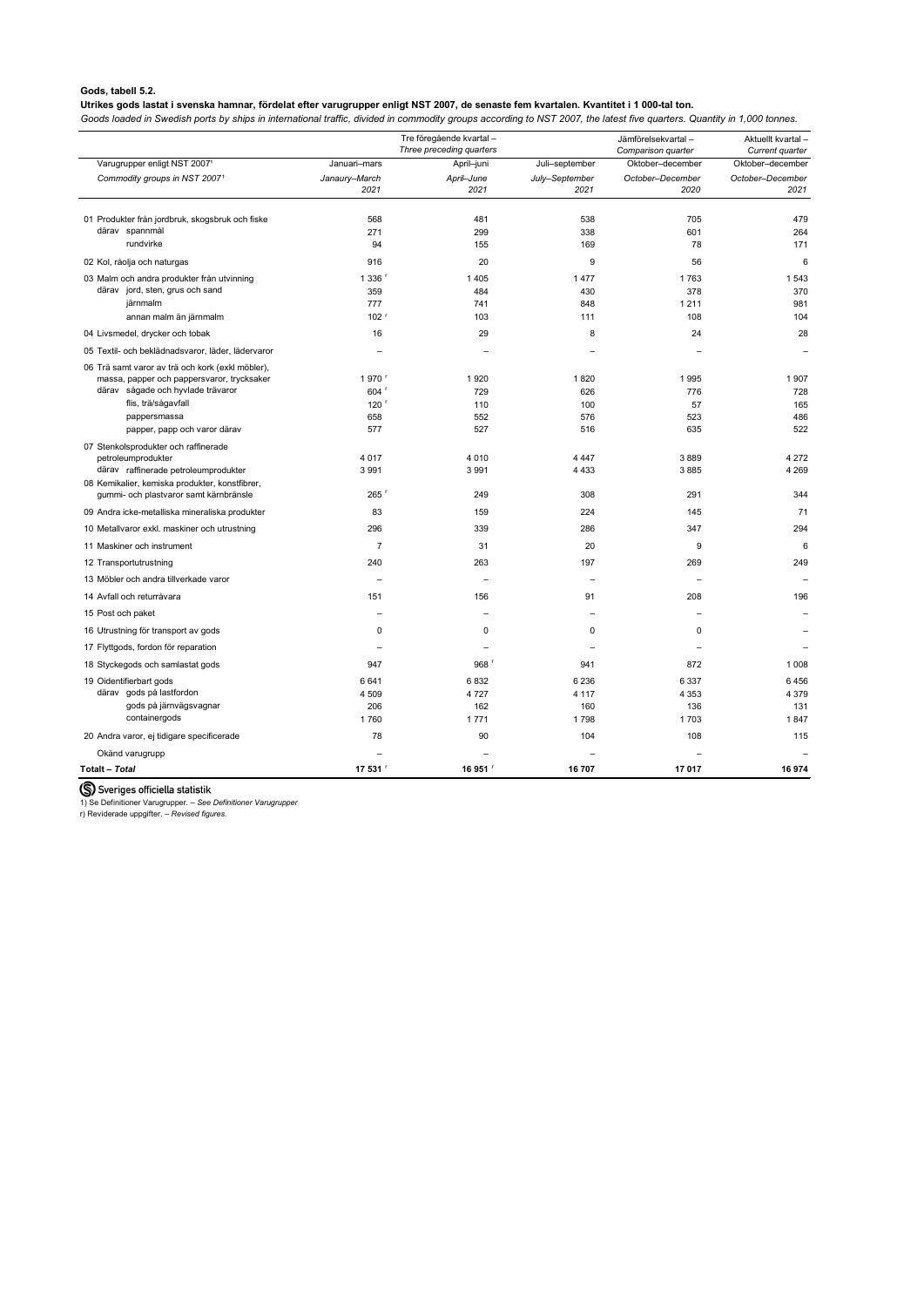## <span id="page-13-0"></span>**Gods, tabell 6.**

# **Inrikes gods lossat i svenska hamnar, fördelat efter varugrupper enligt NST 2007, de senaste fem kvartalen. Kvantitet i 1 000-tal ton.**

*Goods unloaded in Swedish ports by ships in domestic traffic, divided in commodity groups according to NST 2007, the latest five quarters. Quantity in 1,000 tonnes.*

|                                                                                          |                       | Tre föregående kvartal-<br>Three preceding quarters |                        | Jämförelsekvartal-<br>Comparison quarter | Aktuellt kvartal-<br>Current quarter |
|------------------------------------------------------------------------------------------|-----------------------|-----------------------------------------------------|------------------------|------------------------------------------|--------------------------------------|
| Varugrupper enligt NST 20071                                                             | Januari-mars          | April-juni                                          | Juli-september         | Oktober-december                         | Oktober-december                     |
| Commodity groups in NST 20071                                                            | January-March<br>2021 | April-June<br>2021                                  | July-September<br>2021 | October-December<br>2020                 | October-December<br>2021             |
|                                                                                          |                       |                                                     |                        |                                          |                                      |
| 01 Produkter från jordbruk, skogsbruk och fiske                                          | 168                   | 126                                                 | 218                    | 93                                       | 94                                   |
| därav spannmål                                                                           | 24                    | 43                                                  | 112                    | 17                                       | 31                                   |
| rundvirke                                                                                | 91                    | 62                                                  | 47                     | 59                                       | 36                                   |
| 02 Kol, råolja och naturgas                                                              | 16                    | 2                                                   | 13                     | 3                                        | 145                                  |
| 03 Malm och andra produkter från utvinning                                               | 834                   | 934                                                 | 1 0 6 7                | 736                                      | 503                                  |
| därav jord, sten, grus och sand                                                          | 474                   | 626                                                 | 609                    | 321                                      | 150                                  |
| järnmalm                                                                                 | 286                   | 279                                                 | 418                    | 321                                      | 332                                  |
| annan malm än järnmalm                                                                   | 58 r                  | 16                                                  | 29                     | 25                                       | $\overline{7}$                       |
| 04 Livsmedel, drycker och tobak                                                          | 5                     | 2                                                   | 11                     | 5                                        | 6                                    |
| 05 Textil- och beklädnadsvaror, läder, lädervaror                                        |                       |                                                     |                        |                                          |                                      |
| 06 Trä samt varor av trä och kork (exkl möbler),                                         |                       |                                                     |                        |                                          |                                      |
| massa, papper och pappersvaror, trycksaker<br>därav sågade och hyvlade trävaror          | 216                   | 130                                                 | 101                    | 154                                      | 191                                  |
| flis, trä/sågavfall                                                                      | 76<br>118             | 39<br>58                                            | 5<br>71                | 44<br>90                                 | 36<br>102                            |
| pappersmassa                                                                             | 21                    | 27                                                  | 23                     | 13                                       | 53                                   |
| papper, papp och varor därav                                                             | -1                    | 5                                                   | $\overline{2}$         |                                          |                                      |
| 07 Stenkolsprodukter och raffinerade                                                     |                       |                                                     |                        |                                          |                                      |
| petroleumprodukter                                                                       | 999                   | 1 1 1 2                                             | 1 289 $r$              | 1 1 0 2                                  | 1018                                 |
| därav stenkolsprodukter                                                                  | 4                     | 16                                                  | 54                     |                                          | 51                                   |
| raffinerade petroleumprodukter                                                           | 995                   | 1 0 9 6                                             | 1 236 r                | 1 1 0 2                                  | 967                                  |
| 08 Kemikalier, kemiska produkter, konstfibrer,<br>gummi- och plastvaror samt kärnbränsle | 82                    | 87                                                  | 63                     | 86                                       | 55                                   |
| 09 Andra icke-metalliska mineraliska produkter                                           | 461 $r$               | 473                                                 | 513                    | 488                                      | 580                                  |
| 10 Metallvaror exkl. maskiner och utrustning                                             | 14                    | 13                                                  | 11                     | 11                                       | 8                                    |
| 11 Maskiner och instrument                                                               |                       |                                                     |                        | 0                                        | 0                                    |
| 12 Transportutrustning                                                                   | 5                     | 7                                                   | 3                      | 5                                        | 4                                    |
| 13 Möbler och andra tillverkade varor                                                    |                       |                                                     |                        |                                          |                                      |
| 14 Avfall och returråvara                                                                | 49                    | 55                                                  | 56                     | 43                                       | 53                                   |
| 15 Post och paket                                                                        |                       |                                                     |                        |                                          |                                      |
| 16 Utrustning för transport av gods                                                      |                       |                                                     |                        |                                          |                                      |
| 17 Flyttgods, fordon för reparation                                                      |                       |                                                     |                        |                                          |                                      |
| 18 Styckegods och samlastat gods                                                         | 36                    | 44                                                  | 37                     | 41                                       | 50                                   |
| 19 Oidentifierbart gods                                                                  | 247                   | 264                                                 | 256                    | 291                                      | 234                                  |
| därav gods på lastfordon                                                                 | 138                   | 153                                                 | 145                    | 137                                      | 140                                  |
| gods på järnvägsvagnar                                                                   |                       |                                                     |                        |                                          |                                      |
| containergods                                                                            | 109                   | 109                                                 | 110                    | 154                                      | 93                                   |
| 20 Andra varor, ej tidigare specificerade                                                | 11                    | 42                                                  | 66                     | 63                                       | 51                                   |
| Okänd varugrupp                                                                          |                       |                                                     |                        |                                          |                                      |
| Totalt - Total                                                                           | 3 143 「               | 3 2 9 0                                             | 3704                   | 3 1 2 1                                  | 2990                                 |
| därav med svenska fartyg                                                                 | 910                   | 1 1 2 0                                             | 1 2 2 7                | 873                                      | 916                                  |

(S) Sveriges officiella statistik

1) Se Definitioner Varugrupper. – *See Definitioner Varugrupper*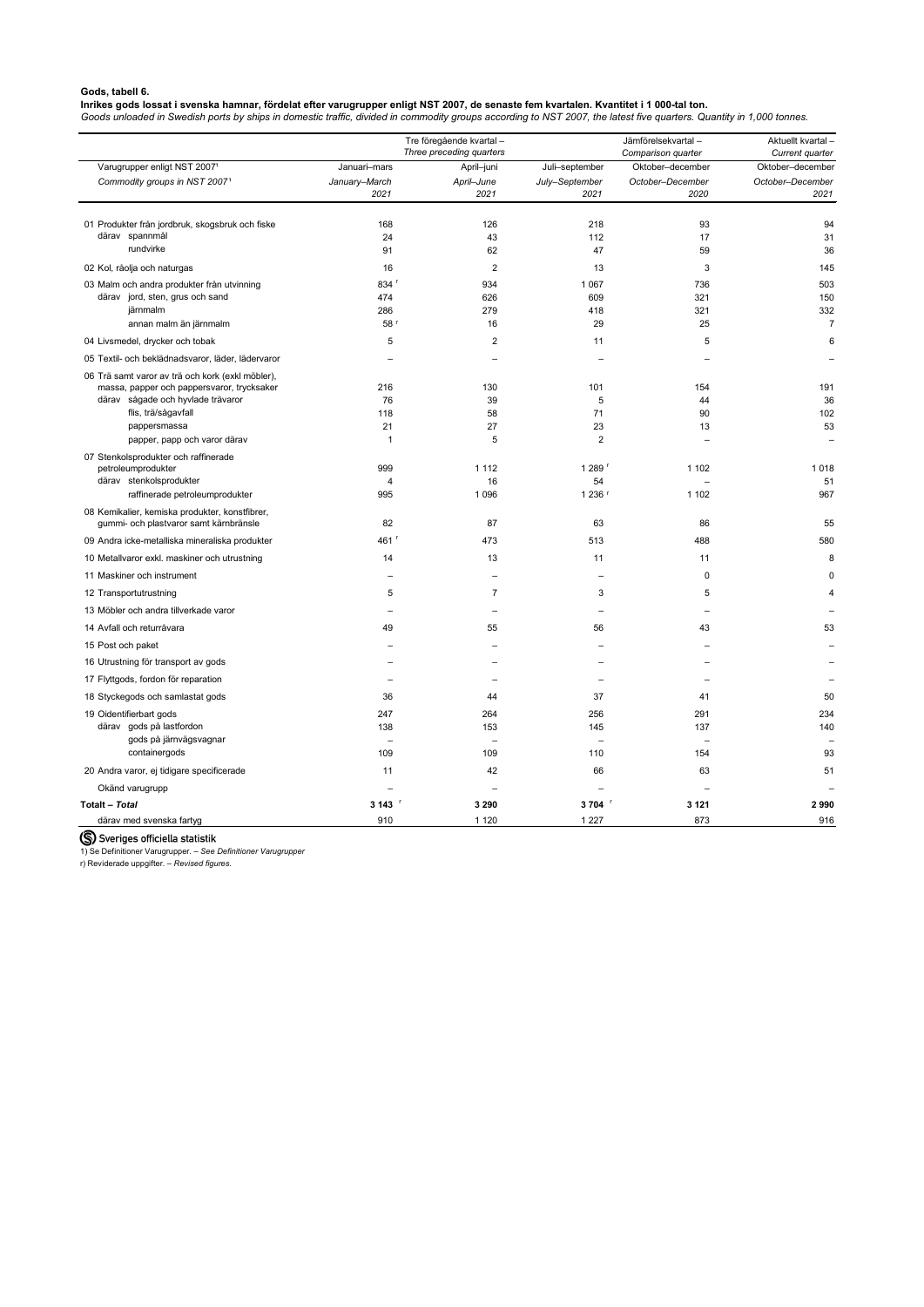# <span id="page-14-0"></span>**Gods, tabell 7.**

# **Containrar lossade och lastade i svenska hamnar, med last och utan last, de senaste fem kvartalen.**

*Number of unloaded and loaded containers in Swedish ports with cargo and without cargo, the previous five quarters.*

|                                                                | Tre föregående kvartal-<br>Three preceding quarters                            |                  |                                                                           |                          |                                                                                                | Jämförelsekvartal-<br>Comparison quarter |                                                                                       | Aktuellt kvartal-<br>Current quarter |                                                                                                    |                    |
|----------------------------------------------------------------|--------------------------------------------------------------------------------|------------------|---------------------------------------------------------------------------|--------------------------|------------------------------------------------------------------------------------------------|------------------------------------------|---------------------------------------------------------------------------------------|--------------------------------------|----------------------------------------------------------------------------------------------------|--------------------|
|                                                                | Januari-mars<br>January–March<br>2021<br>Containrar <sup>1</sup><br>Containers |                  | April-juni<br>April-June<br>2021<br>Containrar<br>Containers <sup>3</sup> |                          | Juli-september<br>July-September<br>2021<br>Containrar <sup>1</sup><br>Containers <sup>1</sup> |                                          | Oktober-december<br>October-December<br>2020<br>Containrar<br>Containers <sup>1</sup> |                                      | Oktober-december<br>October-December<br>2021<br>Containrar <sup>1</sup><br>Containers <sup>1</sup> |                    |
|                                                                |                                                                                |                  |                                                                           |                          |                                                                                                |                                          |                                                                                       |                                      |                                                                                                    |                    |
|                                                                |                                                                                |                  |                                                                           |                          |                                                                                                |                                          |                                                                                       |                                      |                                                                                                    |                    |
|                                                                |                                                                                |                  |                                                                           |                          |                                                                                                |                                          |                                                                                       |                                      |                                                                                                    |                    |
|                                                                | TEU <sup>2</sup><br>med last                                                   | $TEU2$ utan last | TEU $^2$ med last                                                         | TEU $^2$ utan            | TEU <sup>2</sup><br>med last                                                                   | $TEU2$ utan last                         | TEU $^2$ med last                                                                     | TEU $^2$ utan last                   | $TEU2$ med                                                                                         | TEU $^2$ utan last |
|                                                                | With cargo                                                                     | Without cargo    | With cargo                                                                | last<br>Without<br>cargo | With cargo                                                                                     | Without cargo                            | With cargo                                                                            | Without cargo                        | last<br>With cargo                                                                                 | Without cargo      |
| Inrikes varutrafik - Domestic traffic                          |                                                                                |                  |                                                                           |                          |                                                                                                |                                          |                                                                                       |                                      |                                                                                                    |                    |
| Totalt lossat-Number of unloaded containers                    | 10 069                                                                         | 9 2 1 6          | 10 475                                                                    | 8528                     | 10 038                                                                                         | 7401                                     | 13 3 87                                                                               | 12 041                               | 8 2 9 7                                                                                            | 9 3 7 2            |
| Totalt lastat-Number of loaded containers                      | 14 786                                                                         | 6826             | 12 0 27                                                                   | 8821                     | 11 584                                                                                         | 9 5 8 4                                  | 16 243                                                                                | 6940                                 | 10 4 94                                                                                            | 5974               |
| Total inrikes godshantering - Total handling of domestic goods | 24 854                                                                         | 16 042           | 22 502                                                                    | 17 348                   | 21 622                                                                                         | 16 985                                   | 29 630                                                                                | 18 981                               | 18792                                                                                              | 15 346             |
| Utrikes varutrafik <i>- International traffic</i>              |                                                                                |                  |                                                                           |                          |                                                                                                |                                          |                                                                                       |                                      |                                                                                                    |                    |
| Totalt lossat- Number of unloaded containers                   | 137 306                                                                        | 54 877           | 145 810                                                                   | 46 26 2                  | 153 792                                                                                        | 36 812                                   | 120 764                                                                               | 56 225                               | 148 704                                                                                            | 38 162             |
| Totalt lastat-Number of loaded containers                      | 157 766                                                                        | 23 220           | 151 409                                                                   | 24 764                   | 149 755                                                                                        | 32 444                                   | 154 477                                                                               | 22 673                               | 158 741                                                                                            | 25 648             |
| Total utrikes godshantering - Total handling of foreign goods  | 295 072                                                                        | 78 097           | 297 218                                                                   | 71 027                   | 303 547                                                                                        | 69 256                                   | 275 241                                                                               | 78 898                               | 307 445                                                                                            | 63 810             |
| Total godshantering - Total handling of goods                  | 319 926                                                                        | 94 138           | 319 720                                                                   | 88 375                   | 325 169                                                                                        | 86 241                                   | 304 870                                                                               | 97 878                               | 326 236                                                                                            | 79 156             |

S Sveriges officiella statistik

1) Inkluderar även specialcontainrar. Containrar som är lastade på fordon eller järnvägsvagnar ingår ej. - Special containers are included. Containers which are loaded on vehicles or on railway wagons are not included.

2) TEU=20-foot equivalent unit. Motsvarande enheter på 20 fot. – *Corresponding to 20-foot-equivalent units* .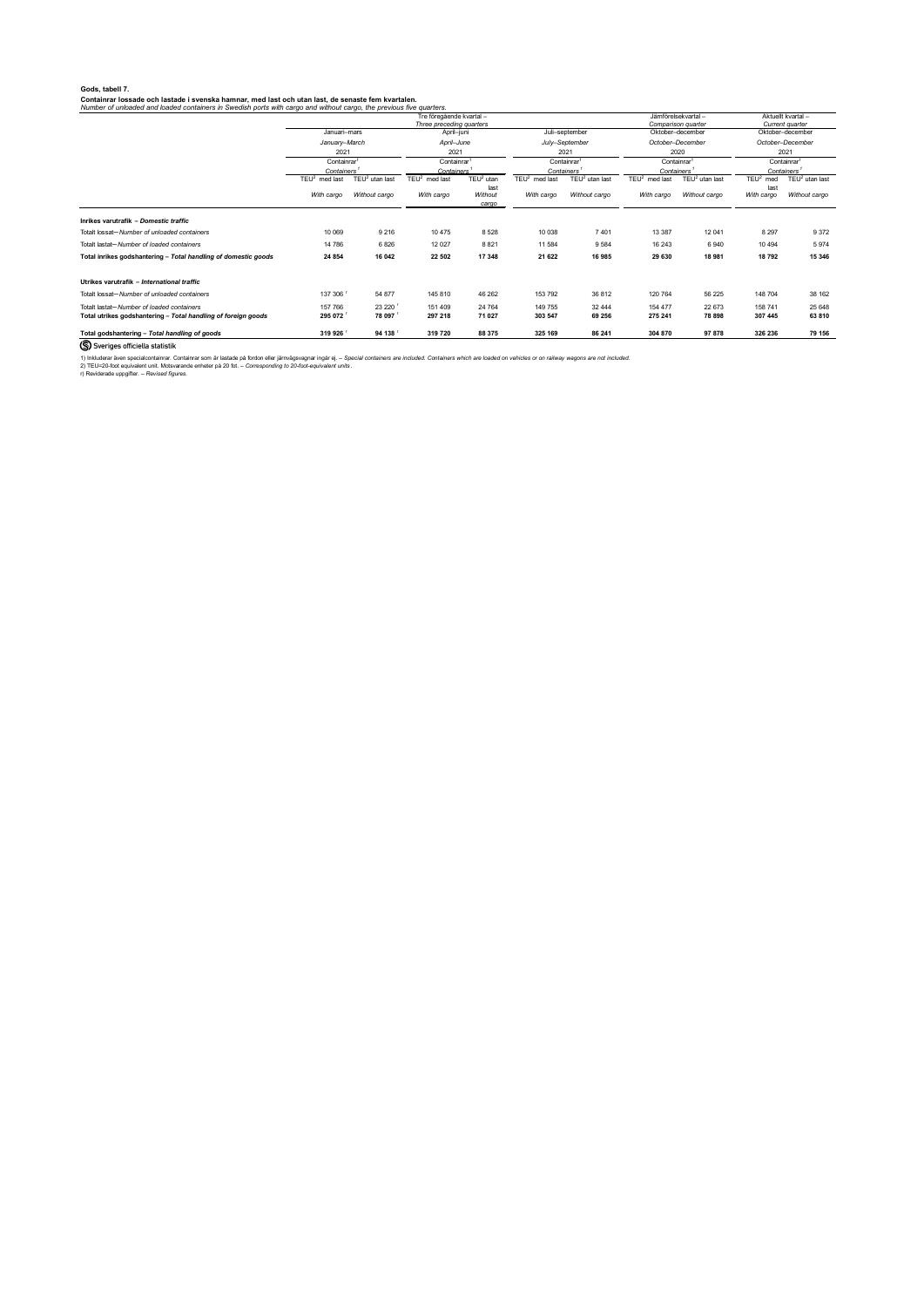# **Definitioner/Definitions**

# **Handelsfartyg**

Skepp som används för transporter av varor eller passagerare.

# **Bruttodräktighet**

Bruttodräktigheten anger fartygets storlek och bygger på fartygets totala inneslutna rymd.

# **Inrikes trafik**

Fartyg i trafik inom landet. Inrikes trafik inkluderar även utvinning från havet samt dumpning till havet. Detta medför att det inte finns någon lossningshamn för gods som dumpats i havet samt ej heller någon lastningshamn då gods utvinns från havet.

# **Utrikes trafik**

Fartygets närmast föregående eller förestående hamn är utrikes.

# <span id="page-15-0"></span>**Varuklassificering**

Klassificering av gods följer från och med 2008 EU:s transportstatistiska varunomenklatur NST 2007.

# **Bruttovikt i ton**

Transporterat gods redovisas inklusive emballage men exklusive vikten av containrar och lastbärare.

# **Hanterad godsmängd/godshantering**

Gods som transporteras på fartyg hanteras två gånger; först i den hamn där det lastas på fartyget och sedan i den hamn där det lossas. Den svenska statistiken omfattar godshanteringen i svenska hamnar. För gods som transporteras mellan två svenska hamnar omfattar statistiken därmed både lossad och lastad godsmängd.

# **Gods på lastfordon och järnvägsvagnar**

Gods som transporterats på lastfordon och järnvägsvagnar har, i de fall då detta går att fördela på varugrupp, redovisats under respektive varugrupp (tabell 5.1 och 5.2) medan det i övriga fall redovisats som gods på lastfordon respektive järnvägsvagnar.

# **Containergods**

Gods i containrar har, i de fall då detta går att fördela på varugrupp, redovisats under respektive varugrupp medan det i övriga fall redovisats som containergods.

For descriptions in English, see:

[https://ww](https://www.trafa.se/globalassets/styrdokument/statistik/reference-manual-on-maritime-transport-statistics.pdf)w.trafa.se/globalassets/styrdokument/statistik/reference-manual-on-maritime-transport-statistics.pdf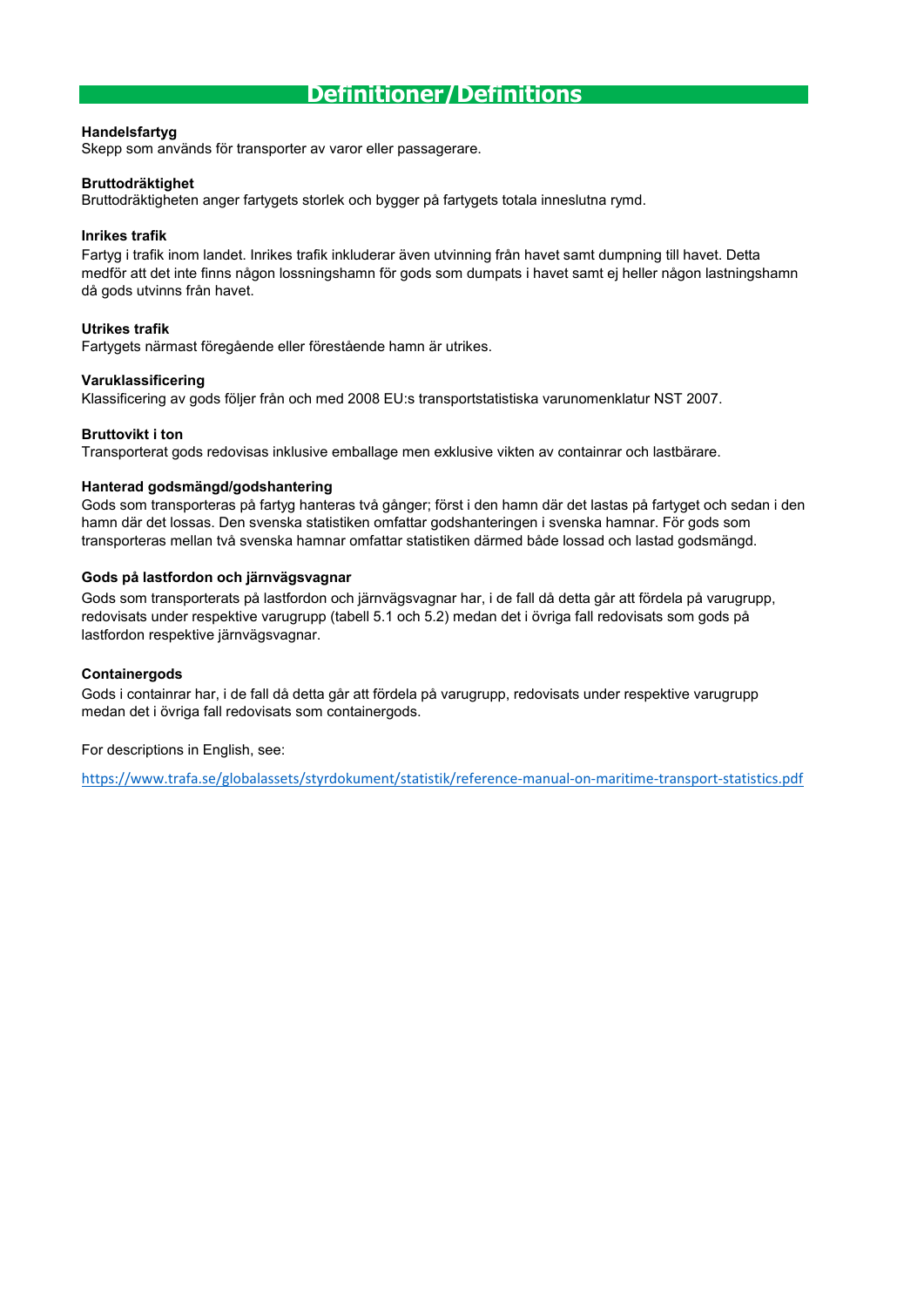# **Varugrupper enligt NST 2007**

*Commodity groups in NST 2007*

<span id="page-16-0"></span>

|    |                         | Grupp Varukod Beskrivning                                                                                                                                                                 | (Ingående<br>NST-koder) |
|----|-------------------------|-------------------------------------------------------------------------------------------------------------------------------------------------------------------------------------------|-------------------------|
| 01 |                         | Produkter från jordbruk, skogsbruk och fiske                                                                                                                                              |                         |
|    | 011                     | Spannmål                                                                                                                                                                                  |                         |
|    |                         | Vete, korn, råg, havre, majs, ris samt andra spannmål                                                                                                                                     | 01.1                    |
|    | 012                     | Potatis                                                                                                                                                                                   | 01.2                    |
|    | 013                     | Sockerbetor                                                                                                                                                                               | 01.3                    |
|    | 015                     | Rundvirke                                                                                                                                                                                 | Del av 01.5             |
|    | 018                     | Levande djur                                                                                                                                                                              | 01.8                    |
|    | 019<br>Obearbetad mjölk |                                                                                                                                                                                           | 01.9                    |
|    | 01B                     | Fisk och fiskeriprodukter                                                                                                                                                                 | 01.B                    |
|    | 01C                     | Andra skogsråvaror än rundvirke                                                                                                                                                           | Del av 01.5             |
|    | 01D                     | Andra råvaror med vegetabiliskt eller animaliskt ursprung                                                                                                                                 |                         |
|    |                         | Färsk frukt och färska grönsaker (utom potatis och<br>sockerbetor)                                                                                                                        | 01.4                    |
|    |                         | Levande växter och blommor                                                                                                                                                                | 01.6                    |
|    |                         | Andra råvaror med vegetabiliskt ursprung, t.ex.<br>oljeväxter                                                                                                                             | 01.7                    |
|    |                         | Andra råvaror av animaliskt ursprung                                                                                                                                                      | 01.A                    |
| 02 |                         | Kol, råolja och naturgas                                                                                                                                                                  |                         |
|    | 021                     | Stenkol och brunkol                                                                                                                                                                       | 02.1                    |
|    | 022                     | Råolja                                                                                                                                                                                    | 02.2                    |
|    | 023                     | Naturgas                                                                                                                                                                                  | 02.3                    |
| 03 |                         | Malm och andra produkter från utvinning                                                                                                                                                   |                         |
|    | 031                     | <b>Järnmalm</b>                                                                                                                                                                           | 03.1                    |
|    | 035                     | Jord, sten, grus, lera och sand                                                                                                                                                           | Del av 03.5             |
|    | 037                     | Torv                                                                                                                                                                                      | Del av 03.5             |
|    | 038                     | Kemiska och mineraliska (naturliga) gödselmedel samt salt                                                                                                                                 | 03.3, 03.4              |
|    | 039                     | Annan malm än järnmalm                                                                                                                                                                    |                         |
|    |                         | Icke-järnmalm                                                                                                                                                                             | 03.2                    |
|    |                         | Uranmalm och toriummalm                                                                                                                                                                   | 03.6                    |
| 04 |                         | Livsmedel, drycker och tobak                                                                                                                                                              |                         |
|    | 040                     | Livsmedel och djurfoder som vidareförädlats samt drycker<br>och tobak<br>Här redovisas varor som vidareförädlats från "Produkter<br>från jordbruk, skogsbruk och fiske" (grupp 01), t.ex. | $04.1 - 04.9$           |
|    |                         | hållbarhetsbehandlad fisk och frukt, mejerivaror,<br>kvarnprodukter samt animaliska och vegetabiliska oljor<br>och fetter                                                                 |                         |
| 05 |                         | Textil- och beklädnadsvaror, läder och lädervaror                                                                                                                                         |                         |
|    | 050                     | Textil- och beklädnadsvaror, läder och lädervaror                                                                                                                                         | $05.1 - 05.3$           |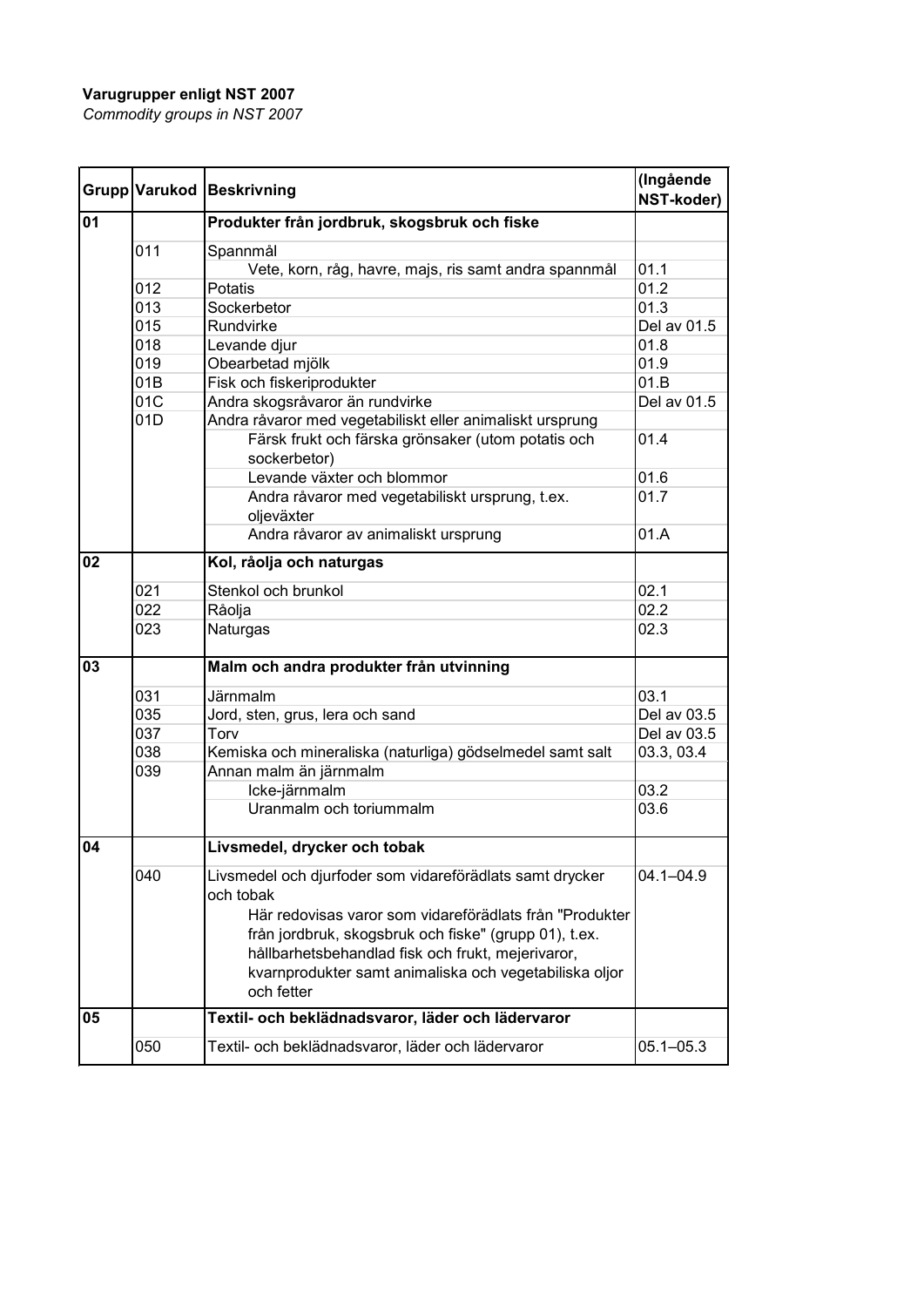| 06 |     | Trä samt varor av trä och kork (exkl. möbler), massa,                                    |             |
|----|-----|------------------------------------------------------------------------------------------|-------------|
|    |     | papp och pappersvaror, trycksaker                                                        |             |
|    | 063 | Tryckt och inspelad media                                                                | 06.3        |
|    | 064 | Sågade, hyvlade trävaror                                                                 | Del av 06.1 |
|    | 065 | Flis, trä-/sågavfall, t.ex. spån                                                         | Del av 06.1 |
|    | 066 | Övriga trävaror, t.ex. byggelement av trä                                                | Del av 06.1 |
|    | 067 | Pappersmassa                                                                             | Del av 06.2 |
|    | 068 | Papper, papp och varor därav                                                             | Del av 06.2 |
| 07 |     | Stenkolsprodukter och raffinerade petroleumprodukter                                     |             |
|    | 071 | Stenkolsprodukter, t.ex. koks och koksbriketter                                          | 07.1        |
|    | 075 | Raffinerade petroleumprodukter                                                           |             |
|    |     | Flytande raffinerade petroleumprodukter, t.ex bensin<br>och eldningsolja                 | 07.2        |
|    |     | Gasformiga, kondenserade eller komprimerade<br>petroleumprodukter, t.ex. gasol           | 07.3        |
|    |     | Fasta eller vaxartade petroleumprodukter, t.ex asfalt                                    | 07.4        |
| 08 |     | Kemikalier, kemiska produkter och konstfibrer, gummi-<br>och plastvaror samt kärnbränsle |             |
|    | 080 | Kemikalier, kemiska produkter och konstfibrer, gummi- och<br>plastvaror samt kärnbränsle |             |
|    |     | Kemiska basprodukter av mineraliskt ursprung                                             | 08.1        |
|    |     | Kemiska basprodukter av organiskt ursprung                                               | 08.2        |
|    |     | Kväveföreningar och handelsgödsel                                                        | 08.3        |
|    |     | Plaster och syntetgummi i obearbetad form                                                | 08.4        |
|    |     | Läkemedel och färdigvaror från kemisk industri                                           | 08.5        |
|    |     | Gummi- och plastvaror                                                                    | 08.6        |
|    |     | Kärnbränsle                                                                              | 08.7        |
| 09 |     | Andra icke-metalliska mineraliska produkter                                              |             |
|    | 091 | Glas och glasvaror, keramiska produkter och porslinsprodukte 09.1                        |             |
|    | 094 | Cement, kalk samt byggnadsmaterial, t.ex isolering,<br>byggelement av betong             | 09.2, 09.3  |
| 10 |     | Metallvaror exkl. maskiner och utrustning                                                |             |
|    | 100 | Metallprodukter exkl. maskiner och utrustning                                            |             |
|    |     | Järn, stål, ferrolegeringar samt produkter av                                            | 10.1        |
|    |     | primärbearbetat järn och stål (utom rör)                                                 |             |
|    |     | Andra metaller än järn och produkter därav                                               | 10.2        |
|    |     | Rör, ihåliga profiler och tillbehör                                                      | 10.3        |
|    |     | Byggnadsmetallvaror                                                                      | 10.4        |
|    |     | Pannor, järnvaror, vapen och andra metallvaror                                           | 10.5        |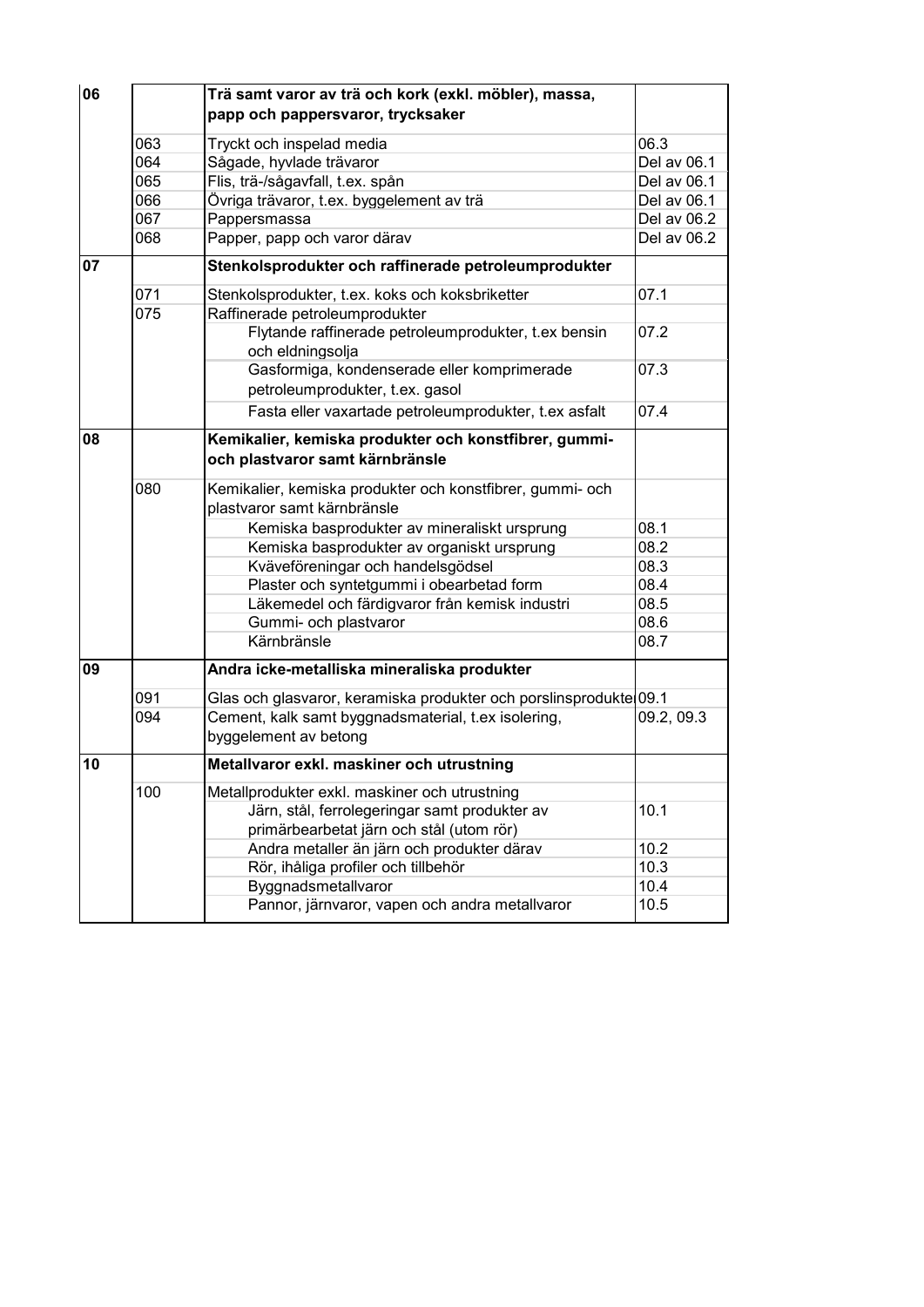| 11              |     | <b>Maskiner och utrustning</b>                                                                                                                 |               |  |  |  |
|-----------------|-----|------------------------------------------------------------------------------------------------------------------------------------------------|---------------|--|--|--|
|                 | 110 | Maskiner och apparater, elektroniska komponenter och vitvaror                                                                                  |               |  |  |  |
|                 |     | Jordbruks- och skogsbruksmaskiner                                                                                                              | 11.1          |  |  |  |
|                 |     | Hushållsmaskiner och hushållsapparater (vitvaror)                                                                                              | 11.2          |  |  |  |
|                 |     | Kontorsmaskiner och datorer                                                                                                                    | 11.3          |  |  |  |
|                 |     | Diverse andra elektriska maskiner och apparater                                                                                                | 11.4          |  |  |  |
|                 |     | Elektroniska komponenter samt utrustning för<br>utsändning och överföring                                                                      | 11.5          |  |  |  |
|                 |     | Radio- och TV-mottagare samt apparater för<br>upptagning av ljud och videosignaler (brunvaror)                                                 | 11.6          |  |  |  |
|                 |     | Precisionsinstrument, medicinska och optiska<br>instrument samt ur                                                                             | 11.7          |  |  |  |
|                 |     | Andra maskiner, maskinverktyg och maskindelar                                                                                                  | 11.8          |  |  |  |
| 12              |     | Transportutrustning                                                                                                                            |               |  |  |  |
|                 | 120 | Transportmedel (-utrustning)                                                                                                                   |               |  |  |  |
|                 |     | Bilindustriprodukter                                                                                                                           | 12.1          |  |  |  |
|                 |     | Andra transportmedel                                                                                                                           | 12.2          |  |  |  |
| 13              |     | Möbler och andra tillverkade varor                                                                                                             |               |  |  |  |
|                 | 130 | Möbler och andra tillverkade varor                                                                                                             |               |  |  |  |
|                 |     | Möbler                                                                                                                                         | 13.1          |  |  |  |
|                 |     | Andra tillverkade varor                                                                                                                        | 13.2          |  |  |  |
| $\overline{14}$ |     | Returmaterial och återvinning                                                                                                                  |               |  |  |  |
|                 | 141 | Hushållsavfall och liknande avfall                                                                                                             | 14.1          |  |  |  |
|                 | 142 | Annat avfall och returråvara; t.ex. skrot och returpapper                                                                                      | 14.2          |  |  |  |
| 15              |     | Post och paket                                                                                                                                 |               |  |  |  |
|                 | 150 | Post och paket                                                                                                                                 | $15.1 - 15.2$ |  |  |  |
| 16              |     | Utrustning för transport av gods                                                                                                               |               |  |  |  |
|                 | 160 | Tomcontainer, tompallar, växelflak och skåp etc.                                                                                               | $16.1 - 16.2$ |  |  |  |
| 17              |     | Flyttgods, fordon för reparation                                                                                                               |               |  |  |  |
|                 | 170 | Flyttgods, fordon för reparation, t.ex. byggnadsställningar,<br>anläggningsutrustning etc. samt övriga varor som inte<br>omsätts på en marknad | $17.1 - 17.5$ |  |  |  |
| 18              |     | Styckegods och samlastat gods                                                                                                                  |               |  |  |  |
|                 | 180 | Styckegods och samlastat gods                                                                                                                  | 18.0          |  |  |  |
| 19              |     | Oidentifierbart gods; gods som av någon anledning inte<br>kan identifieras och därför inte kan hänföras till någon av<br>huvudgrupperna 01-16  |               |  |  |  |
|                 | 190 | Oidentifierbart gods                                                                                                                           | $19.1 - 19.2$ |  |  |  |
| 20              |     | Andra varor, ej tidigare specificerade                                                                                                         |               |  |  |  |
|                 | 200 | Varor ej tidigare uppräknade                                                                                                                   | 20.0          |  |  |  |

For descriptions in English, see: